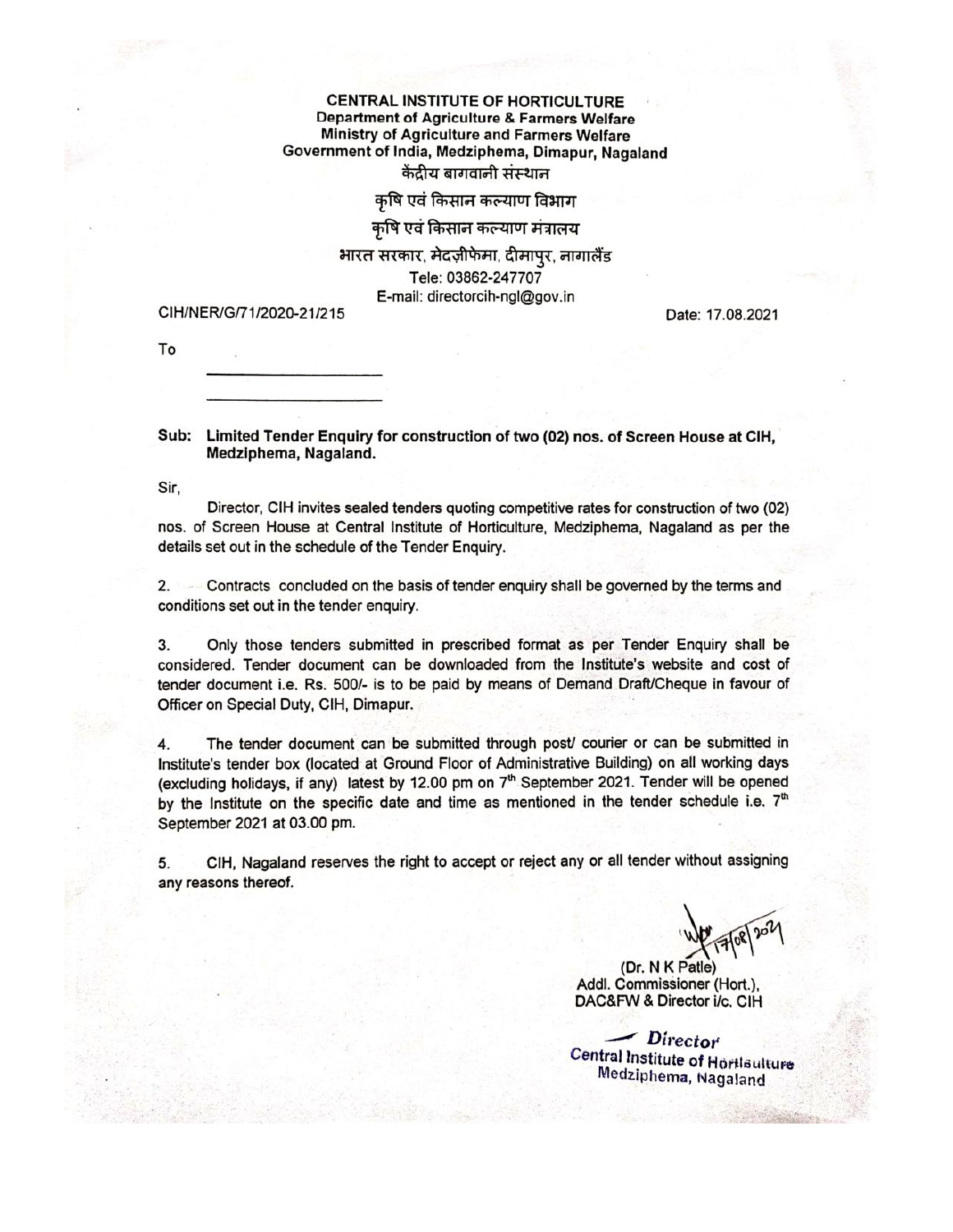# **LIMITED TENDER ENQUIRY**

# **FOR**

 $\mathcal{L}^{\text{max}}$ 

# **CONSTRUCTION OF SCREEN HOUSE**  $(02$  nos.)

AT CIH, MEDZIPHEMA, NAGALAND.

Director  $\mathcal{A}=\mathcal{A}+\mathcal{A}$ Central Institute of Horticulture Medziphema, Nagaland

 $\mathcal{L}^{\mathcal{L}}$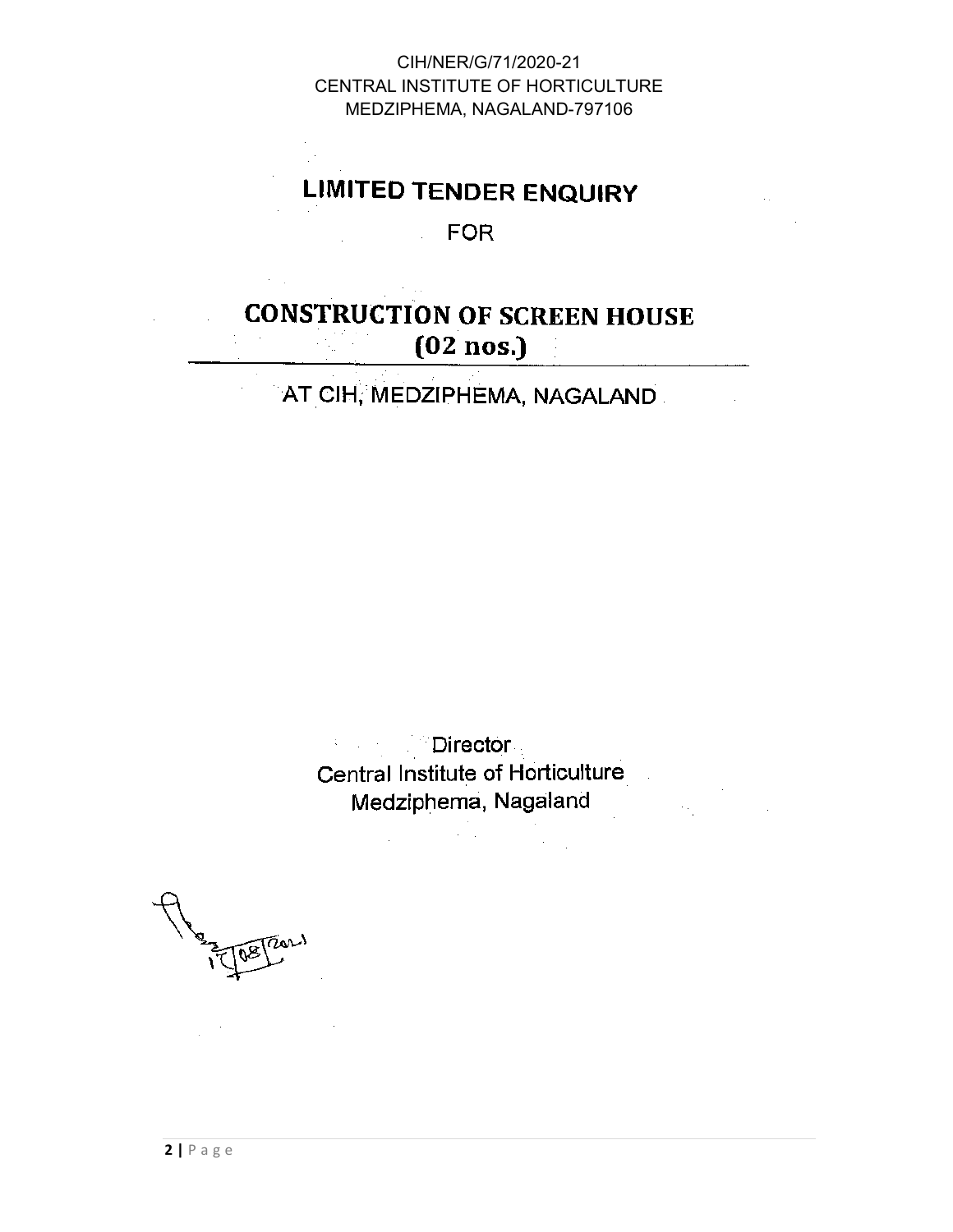#### NOTICE INVITING TENDERS FOR CONSTRUCTION OF 02 NOS. OF SCREEN HOUSE AT CIH, MEDZIPHEMA, NAGALAND

Director, CIH invites sealed tenders under Two Bid System (Technical & Financial Bid) for construction of 02 nos. of Screen House at Central Institute of Horticulture, Nagaland as per document enclosed.

02. The cost of construction of 02 nos. of screen house is approximately Rs. 14.50 lakhs (Rupees fourteen lakh fifty thousand only).

03. Intending eligible bidders may submit tender with requisite Bid Security and other documents in sealed cover addressed to The Director, Central Institute of Horticulture, Medziphema, Dimapur, Nagaland-797106 latest by 12.00 noon on or before  $7<sup>th</sup>$  September 2021. Tenders received after the scheduled date and time shall be rejected out rightly.

04. The Tender document should be submitted in a big envelope containing two small separate envelopes – one for "Technical Bid" and another for "Financial Bid". The big Envelope should be superscribed "Tender for Construction of Screen House at CIH, Nagaland".

#### 05. The tenders which are received on time will be opened at Institute on 07.09.2021 at 03.00 pm in the presence of tenderers.

06. The Technical Bids will be opened on 7th September 2021 at 03.00 pm and shall be examined by a Committee to assess the technical competency and suitability of the Agency for undertaking the job. Financial Bids of only those parties who have qualified in the Technical bid will be opened subsequently with due intimation to the Tenderers.

07. The tender document can be submitted through post/ courier or can be submitted in Institute's tender box (located at Ground Floor of Administrative Building) on all working days (excluding holidays, if any) till the specified date and time of submission.

08. Firms can also download the tender document from the Institute's website (www.cihner.gov.in). Firms should ensure that the requisite tender fee/cost is enclosed in the form of Account Payee Demand Draft/ Banker's Cheque.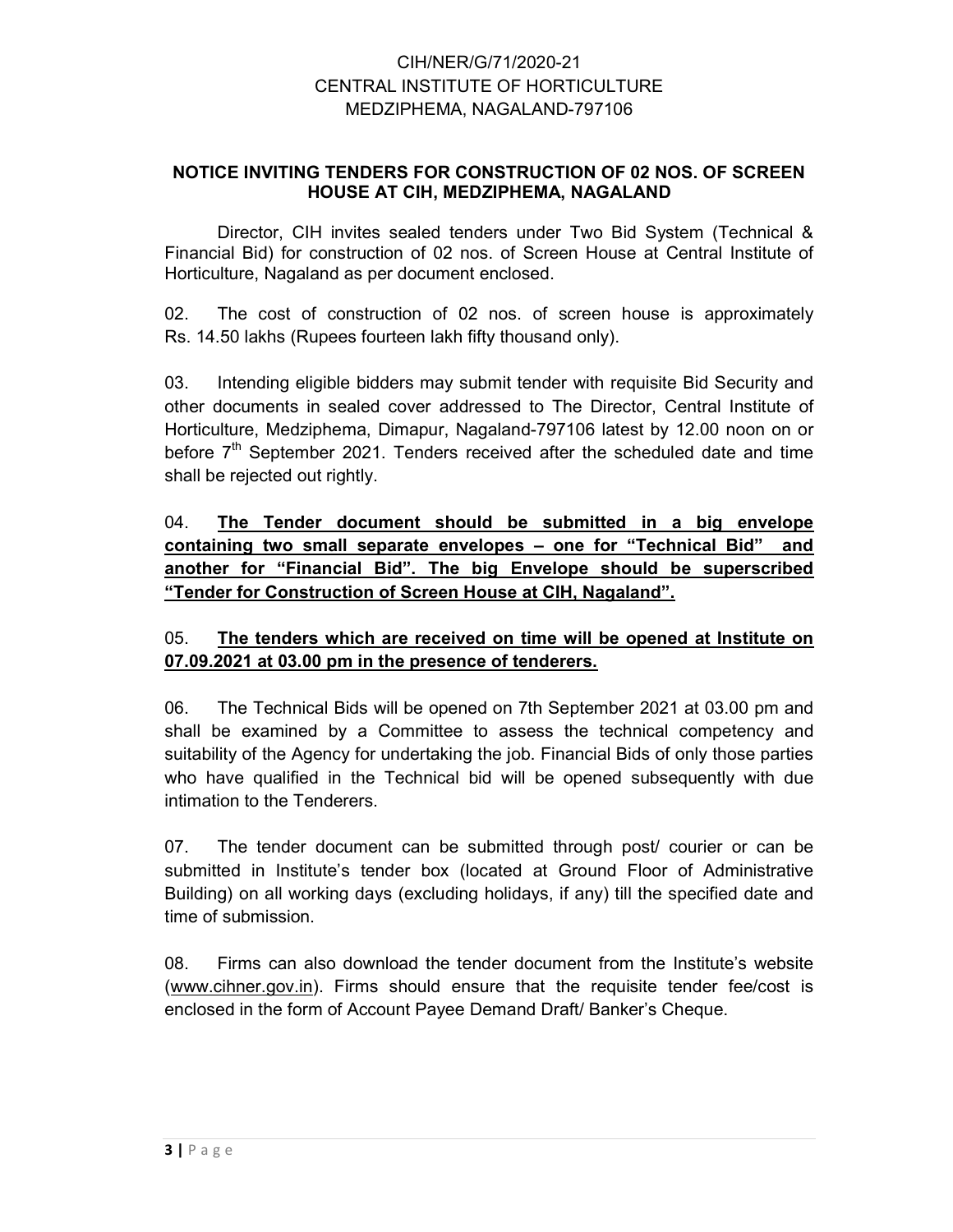#### 09. Schedule of tender

| Tender No.                                 |                                                                                                                                                                                                                                                |
|--------------------------------------------|------------------------------------------------------------------------------------------------------------------------------------------------------------------------------------------------------------------------------------------------|
| <b>Duration of contract</b>                | Till the completion of work                                                                                                                                                                                                                    |
| Last date and time of submission           | 07.09.2021 by 12.00 noon                                                                                                                                                                                                                       |
| Date of opening of Technical Bid           | 07.09.2021 at 03.00 pm                                                                                                                                                                                                                         |
| Date of opening of Financial Bid           | To be notified later                                                                                                                                                                                                                           |
| <b>Cost of Tender Document</b>             | Rs. 500/- (Rupees Five Hundred only)<br>in the form of Account Payee Demand<br>Draft or Banker's Cheque from any of<br>the commercial bank is acceptable in<br>favour of Officer on Special Duty,<br>CIH payable at Dimapur                    |
| <b>Ernest Money Deposit</b>                | Rs. 30,000/- (Rupees Thirty Thousand<br>only) in the form of Account Payee<br>Demand Draft or Banker's Cheque<br>from any of the commercial bank is<br>acceptable in favour of Officer on<br>Special Duty, CIH payable<br>at<br><b>Dimapur</b> |
| Validity of Bid                            | 120 days                                                                                                                                                                                                                                       |
| Address and venue of submission<br>of Bids | Director,<br>Central Institute of Horticulture, Dept.<br>of Agriculture. Cooperation & Farmers<br>India,<br>Government<br>of<br>Welfare,<br>Nagaland-<br>Dimapur,<br>Medziphema,<br>797106.                                                    |

Maples.

(Dr. N K Patle)<br>Addl. Commissioner (Hort.),<br>DAC&FW & Director i/c. CIH

- Director **Central Institute of Horticulture**<br>Medziphema, Nagaland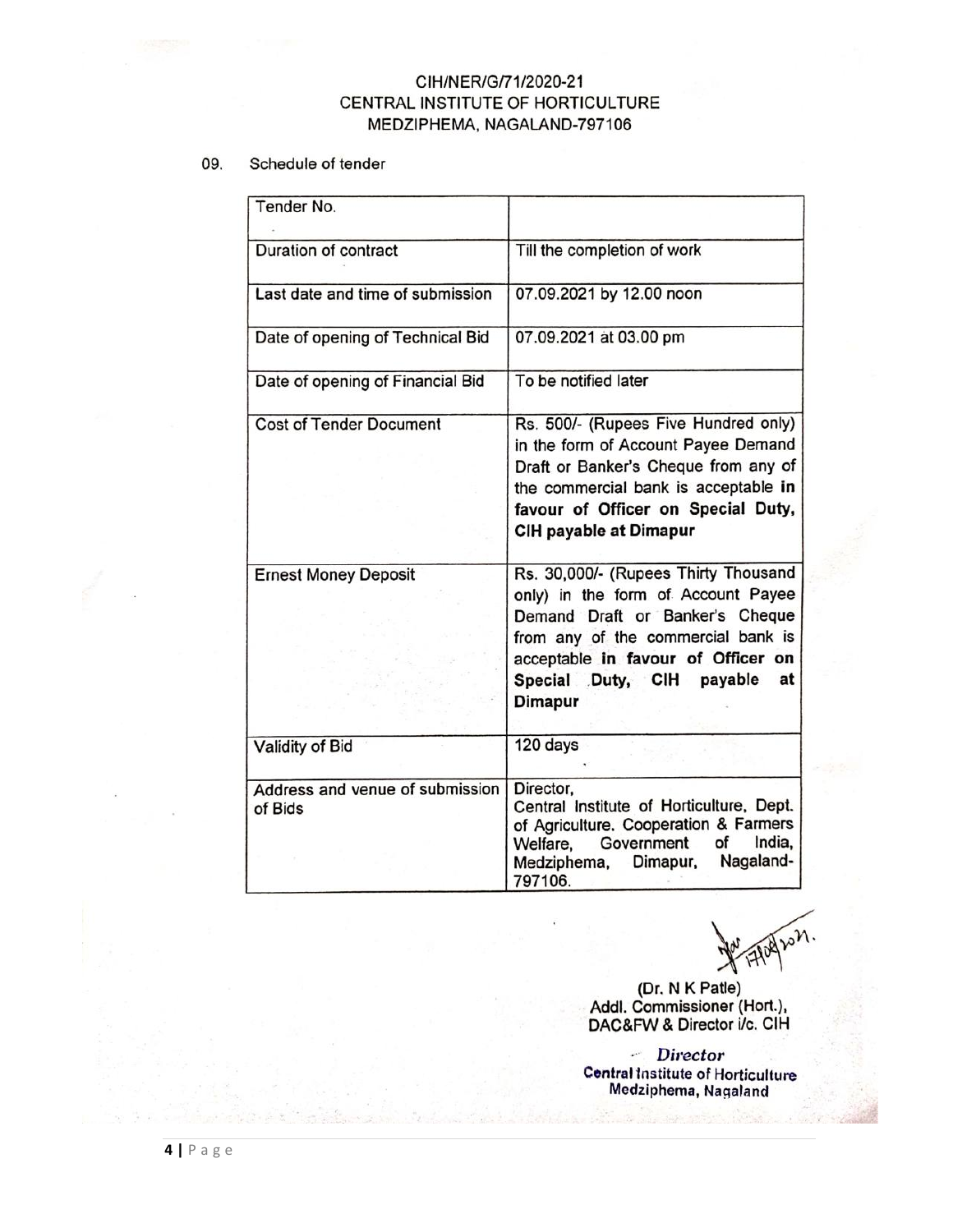# INSTRUCTION TO BIDDERS

# [I] Minimum Eligibility Criteria

### 1. Bidders should fulfill the following;

- (i) Legal Valid Identity: The bidder should necessary be a legal valid entity. A proof for supporting the legal validity of the Bidder should be submitted.
- (ii) Financial capacity: The firm should not be financially bankrupt. Last three (03) years financial statement of the firm should be submitted.
- (iii) Registration: The bidder should be registered with Income Tax, GST and VAT authorities. Relevant document including copy of registration of the firm should be submitted.
- (iv) Experience: The firm should have a minimum of two (02) years experience in construction of Screen House and should have provided the service to any Govt. organization. Relevant documents like work order, type of work, location, organization details, certificates etc are to be enclosed.
- (v) The bidder should not be blacklisted by the Departments/ Ministries of Govt. of India/State Govt./ PSUs (Declaration to be submitted in specific format enclosed in Annexure-III.

#### 2. Preparation of Bids

## (i) Sealing and marking of Bids

- The bidder shall seal the Technical and Financial Bids in two (02) separate envelopes and keep them in a bigger sealed envelope. The Technical Bid (Annexure-I) should be kept in the envelope named "Technical Bid" and should contain the Tender Fee, EMD and the relevant Tender Papers. The Financial Bid shall contain the Price Schedule (Annexure-IV) and the envelope shall bear the name "Financial Bid". The tender document should be addressed to the Central Institute of Horticulture, Dept. of Agriculture. Cooperation & Farmers Welfare, Government of India, Medziphema, Dimapur, Nagaland-797106.
- (ii) Technical Bid Envelope: The technical bid envelope should contain the following documents;
	- (i) Registration Certificate as per existing norms (indicating the legal status - company/partnership firm/proprietorship concern etc.)
	- (ii) Copy of CST/VAT/TIN Registration Certificates.
	- (iii) Copy of PAN Card.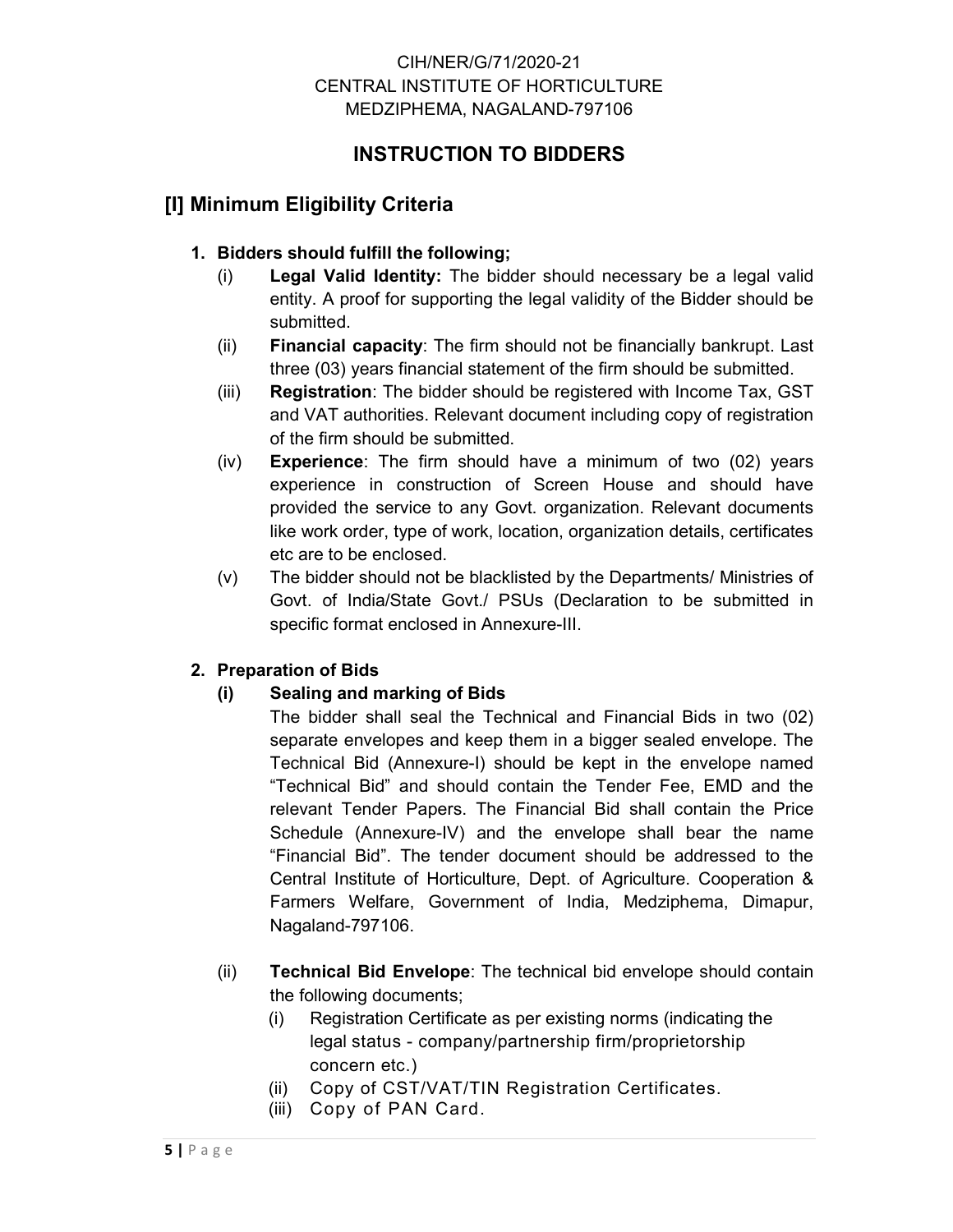- (iv) Copies of Income Tax return filed for last three Assessment Years.
- (v) Attested copy of the audited balance sheets (audited by Chartered Accountant) for the past three financial years.
- (vi) In proof of having fully adhered to minimum eligibility criteria, attested copy of supply orders issued by the Government Departments / PSUs with details of work, location, technical team etc.
- (vii) Declaration regarding blacklisting or otherwise (Annexure- III).
- (viii) Clause by Clause compliance shall be done by signing and stamping on all the pages of the bid document by authorised persons.
- (ix) Form of financial capacity (Annexure-II).
- (x) EMD.
- (xi) Tender Fee.
- (xii) The technical specification as per the requirement of the Institute is enclosed in Annexure-V.

#### (iii) Financial BID:

- (a) It should be submitted in form given in Annexure-IV. The prices in the Financial Bid shall be inclusive of Excise Duty, Freight, Transportation, Packing, Forwarding, handling etc. including all taxes. No delivery charges shall be paid additionally. Bidder will be responsible for delivery of goods in good condition at their own risk and cost. The financial bid should be as per the Technical Specification mentioned in Annexure-V.
- (b) The rates quoted (In Rupees) for each item should be inclusive of all taxes/Duties, Cost of Material, Labour charges, and FOR CIH, Nagaland.
- (c) The tenderers should sign at each page of the tender and all its Annexures. NO PAGE SHOULD BE REMOVED / DETACHED FROM THE TENDER DOCUMENT.
- (d) The prices quoted by the bidder shall remain fixed during the entire period of contract and shall not be subject to any variation on any account. A bid submitted with an adjustable price quotation will be treated as non-responsive bid and the same will be rejected.

#### 3. Bid Security

(xiii) The bidder shall furnish, as part of the bid, a bid security for an amount of Rs. 30,000/- (Rupees Thirty Thousand only) in the form of Account Payee Demand Draft, or Banker's Cheque from any of the Commercial Banks in an acceptable form in favour of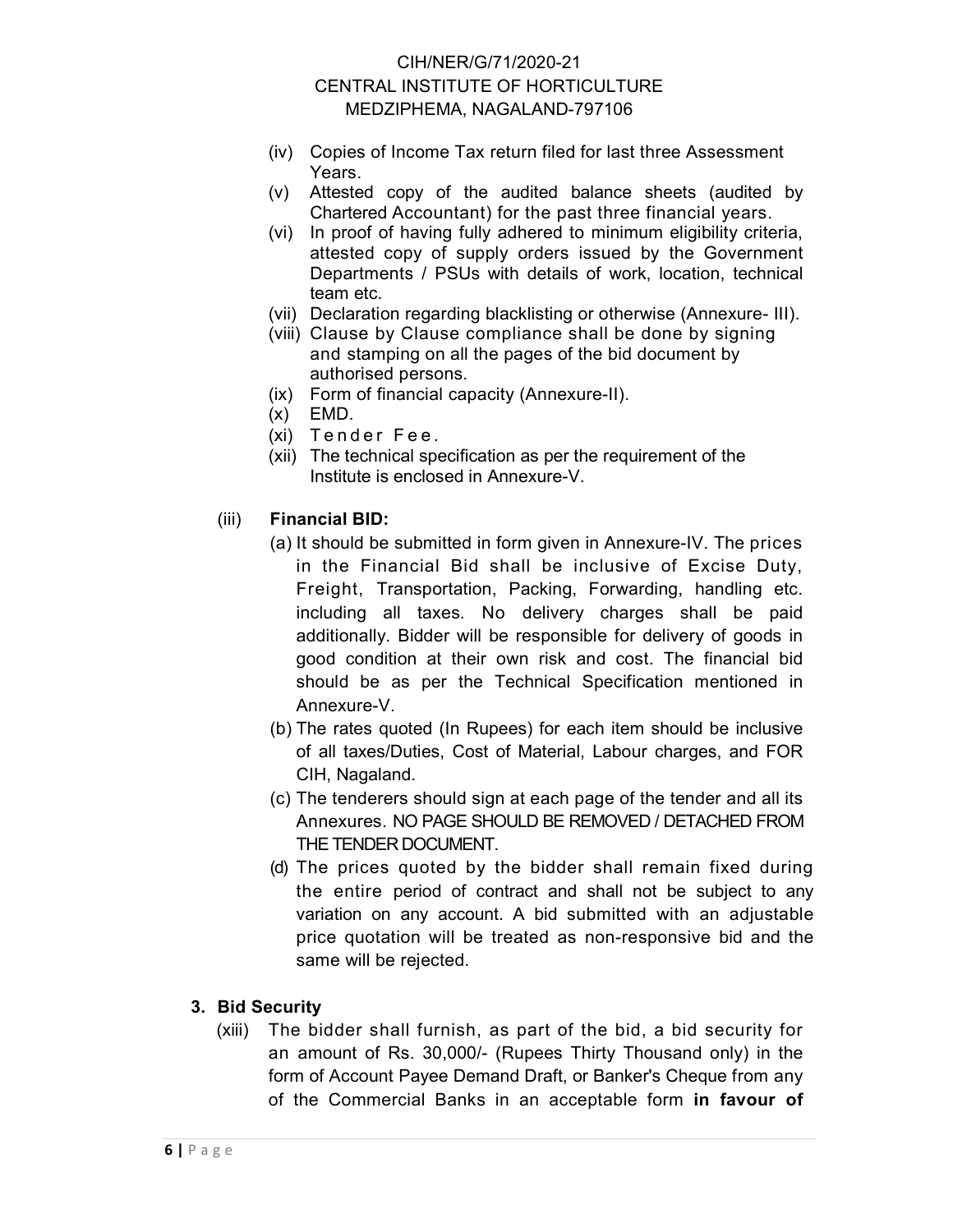Officer on Special Duty, CIH payable at Dimapur, having validity during the period of the bid.

- (ii) The Earnest Money Deposit of the unsuccessful bidders in the technical Bid evaluation stage shall be returned along with their unopened financial bids within ten (10) days after opening of the eligible financial Bids. No interest shall be paid.
- (iii) The Earnest Money Deposit of the unsuccessful bidders in the financial bid evaluation stage shall be returned within thirty (30) days on award of contract to the successful bidder. No interest shall be paid.
- (iv) The Earnest Money Deposit of all the bidders shall be returned along with their unopened financial bids, in case of cancellation of Tender after the opening of Bids and prior to opening of financial bids. No interest shall be paid.
- (v) The bid security shall be forfeited:
	- (a) If the bidder withdraws his bid during the period of bid validity specified by the bidder in the bid form; or
	- (b) In case of successful bidder, if the bidder
		- (1) Fails to sign the contract in accordance with the terms of the tender document;
		- (2) Fails to furnish required performance security in accordance with the terms of tender document within the time frame specified by CIH.
		- (3) Fails or refuses to honour his own quoted prices for the services or part thereof.

# 4. Format and signing of bid:

- (i) The bids shall be duly typed or printed on company's/firm's letterhead, filled, signed and stamped on each page. It should be signed by the bidder or a person or persons duly authorized to bind the bidder to the contract. The bids submitted shall be sealed properly.
- (ii) The bid shall contain no interlineations, erasure or overwriting except as necessary to correct errors made by the bidder in which case such corrections shall be signed by the person or persons signing the bid.

# 5. Evaluation and Comparison of Bids:

- (i) The eligible and substantially technical responsive bids shall be shortlisted for financial evaluation. The evaluation and comparison of responsive bids shall be done on the price of the goods offered item wise inclusive of levies & taxes as provided in the price Schedule in Annexure - IV.
- (ii) The determination of bid's responsiveness shall be based on the contents of the bid itself without recourse to extrinsic evidence.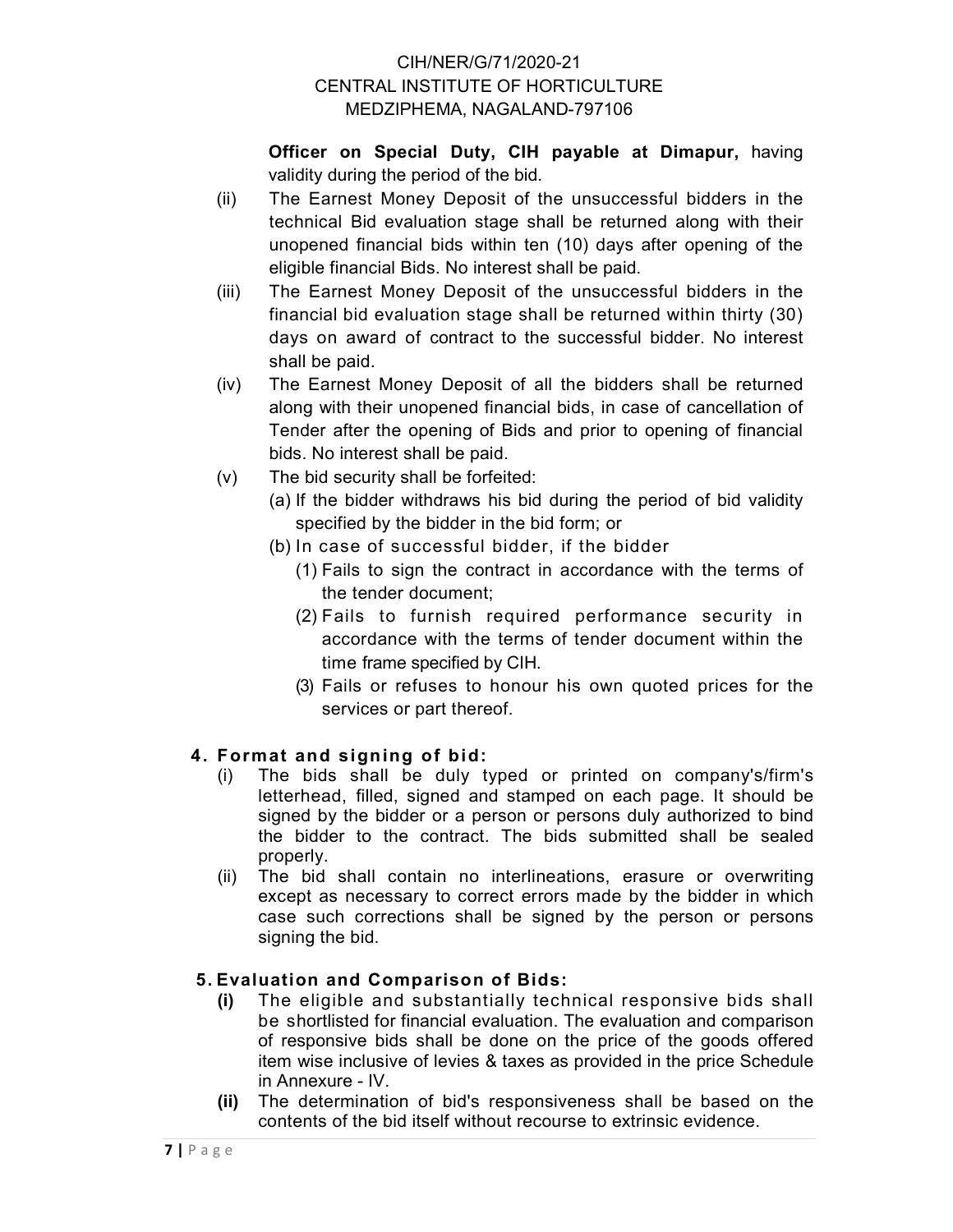- (iii) The items in the Price Schedule, which contains arithmetical errors, would be rejected, the said errors will not be rectified. The remaining items would be considered which do not contain any arithmetical error.
- 6. Validity of the bids: The bids shall be valid for a period of 120 days from the date of opening of the tender.

#### 7. Aw ard of Contract:

Subject to Clause 5, the contract shall be awarded with the approval of the competent authority to the bidder/s whose bid has been determined to be eligible and to be substantially responsive to the bid document and who has offered the lowest evaluated bid (subject to the selection of the sample by the Competent Authority). Provided further the bidders have the capability and resources effectively to carry out the contract work.

#### 8. Signing of Contract Agreement

- (i) The successful Bidder shall enter into contract and shall execute and sign the Contract Agreement in accordance with the Articles of Agreement before commencement of the services. The selected firm should execute an agreement on Rs.100/- Non-Judicial stamp paper in the enclosed format. (Annexure-VI)
- (ii) CIH shall prepare the draft Articles of Agreement in the Proforma included in this Document, duly incorporating all the terms of agreement between the two parties and send the same in duplicate to the successful Bidder for their concurrence.
- (iii) The successful Bidder shall return the duly concurred copies of the draft Articles of Agreement within Two (02) days of receipt of the draft Articles of Agreement from Client, duly printed on the correct amount of stamp paper, duly adjudicated by the registrar of stamps where the contract is proposed to be executed.
- (iv) The competent authority of CIH shall sign the Contract agreement and return a copy of the same to the successful bidder.
- 9. Purchase order: CIH shall issue a Purchase Order only after signing of the agreement between the Parties.
- 10. Right to Accept/reject any or all Bids: CIH reserves the right to reject any or all the bids without assigning any reason and the decision of the Competent Authority of CIH shall be final and binding without thereby incurring any liability to the affected bidders or bidders or any obligation to inform the affected bidder or bidders of the grounds for the said action.
- 11. Annulment of Award: Failure of the successful bidder to comply with the requirement shall constitute sufficient ground for the annulment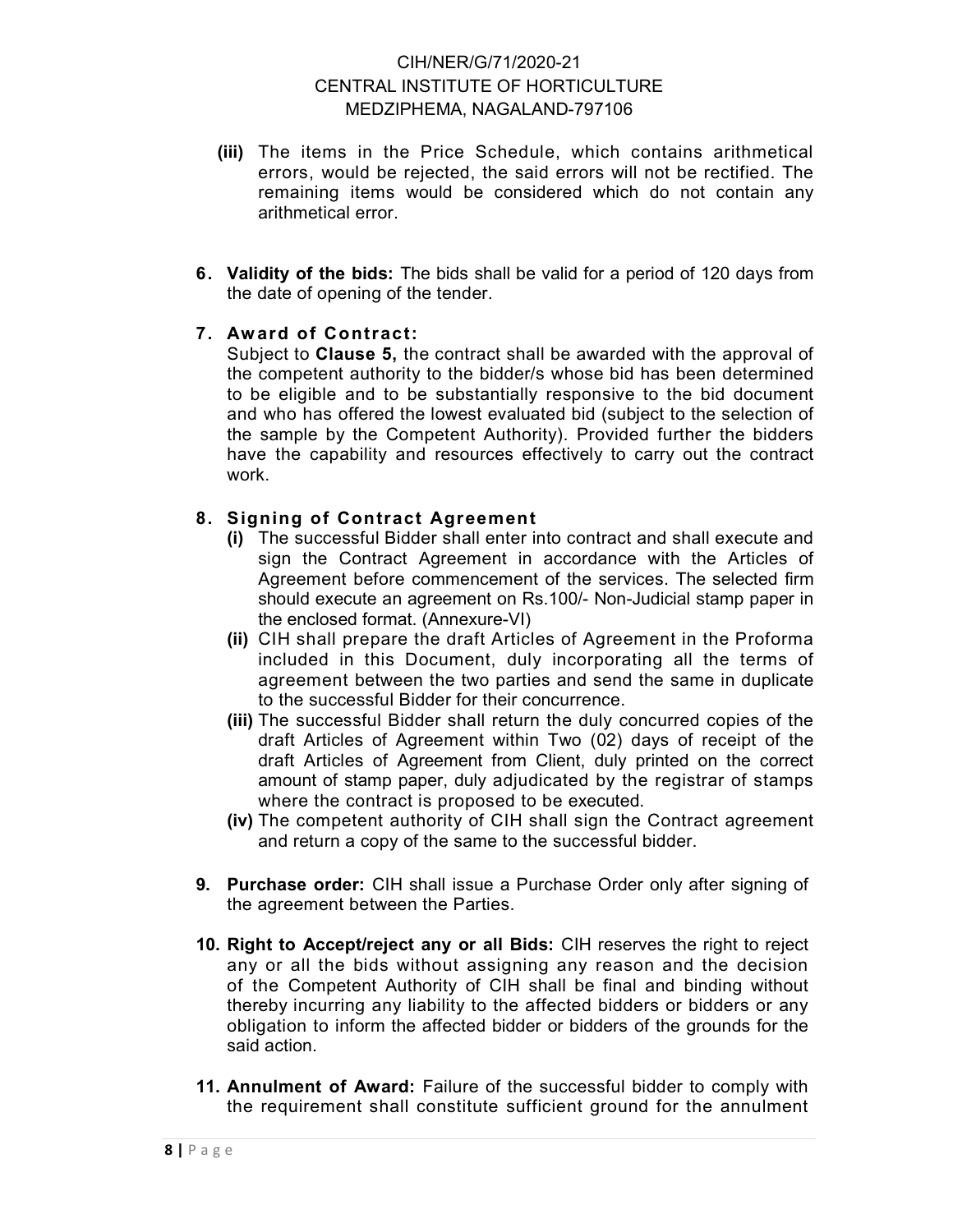of the award and forfeiture of the bid security in which event the Purchaser may make the award to any other bidder at the discretion of Purchaser or call for new bids. Purchaser reserves the right to disqualify the supplier for a suitable period who failed to supply the items in time. Further, the suppliers whose items shall not be satisfactory in accordance with the specification may also be disqualified for a suitable period as decided by the purchaser.

- 12. The delivery of the materials should be done within two (02) weeks from the date of issue of supply/work order and the installation/ construction works should be completed within two (02) months after receipt of materials at CIH, Nagaland.
- 13. The Institute upon verification of materials supplied, installation and commissioning will issue acceptance certificate within two working days after completion of the said work. Payment will be done upon verification of work by concerned committee of CIH.
- 14. Canvassing: Any failure on part of the bidder to observe the prescribe procedure and any attempt to canvass for the work will prejudice the bidder's quotation.

# [II] General terms and conditions

- 1. Performance Security Deposit (PSD): The successful tenderer will be required to submit (Rs. 1,00,000/- Rupees One Lakh only) as Security Deposit in the form of an Account Payee Demand Draft or Fixed Deposit Receipt or Bank Guarantee from a Commercial Bank. The security deposit can be forfeited by order of CIH in the event of any breach or negligence or non-observance of any condition of contract or for unsatisfactory performance. On expiry of the contract, such portion of the said security deposit as may be considered by CIH, sufficient to cover any incorrect or excess payment made on the bill to the firm shall be retained. The format of Performance Bank Guarantee is given in Annexure-VII.
	- a) Performance Security Deposit can be withheld or forfeited in full or in part, in case the supply order is not executed satisfactorily within the stipulated period.
	- b) Performance Security Deposit shall remain valid for a period of sixty days beyond the date of completion of all contractual obligations of the supplier including warranty obligations.
	- c) PSD shall be returned to the Supplier/Bidder without interest after completion of the contract.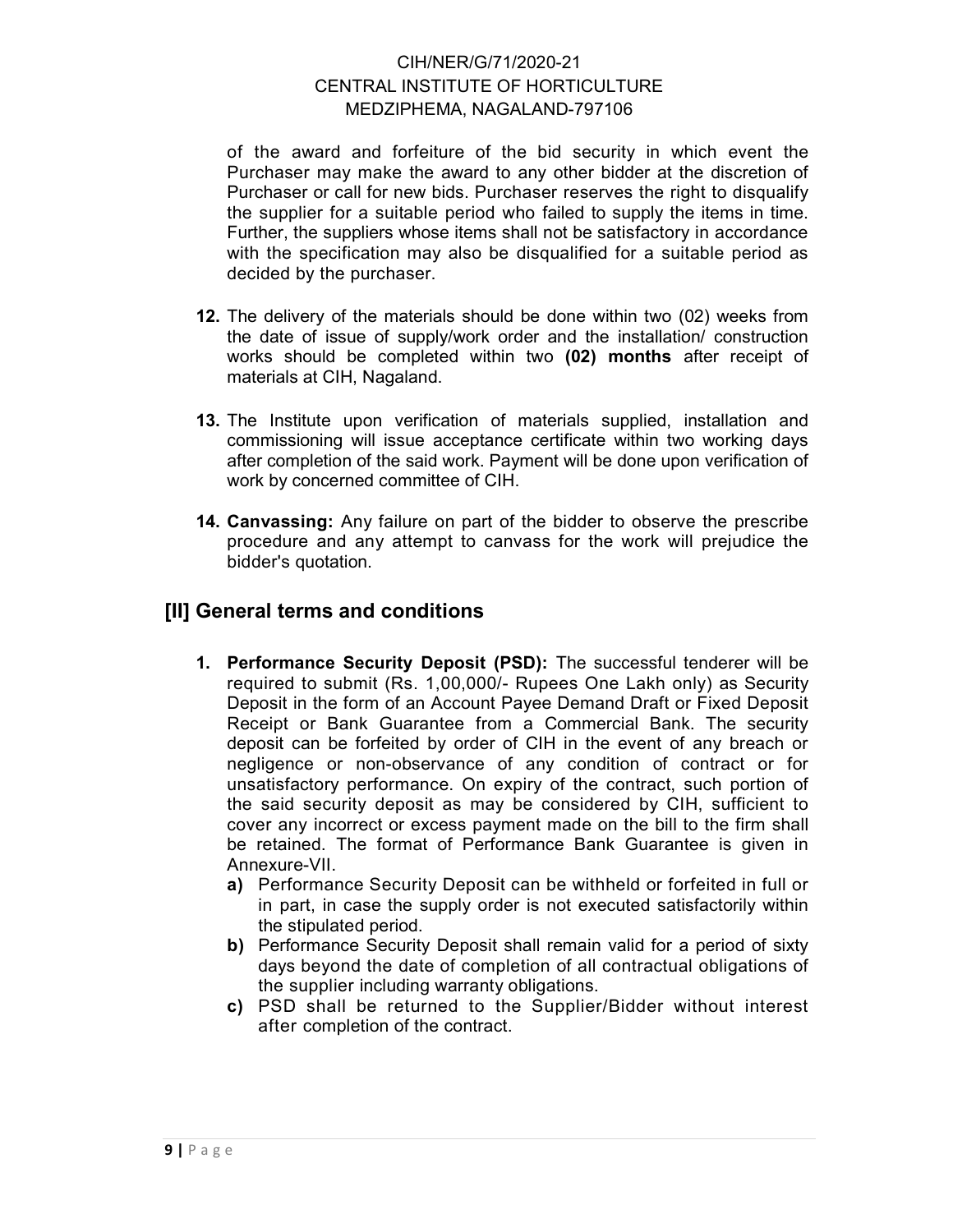#### 2. Termination for Default:

- a) The Purchaser may, without prejudice to any other remedy for breach of contract, by written notice of default, sent to the supplier, terminate this contract in whole or in part, if
	- (i) The supplier fails to deliver any or all the goods/items within the time period specified in the Purchase order or any extension thereof granted by the purchaser;
	- (ii) The supplier fails to perform any other obligations under the contract and;
	- (iii) The supplier, in either of the above circumstances, does not remedy his failure within a period of 7 days (or such period as the purchaser may authorize in writing) after receipt of the default notice from the purchaser.
- b) In the event the Purchaser terminates the contract in whole or in part pursuant to Clausel5(1) the purchaser may procure, upon such terms and in such manner as it deems appropriate, goods similar to those undelivered and the supplier shall be liable to the Purchaser for any excess cost for such similar goods. However, the supplier shall continue the performance of the contract to the extent not terminated.
- 3. Termination for insolvency: The Purchaser may at any time terminate the Contract by giving written notice to the supplier, without compensation to the supplier, if the supplier becomes bankrupt or otherwise insolvent as declared by the competent court provided that such termination will not prejudice or affect any right of action or remedy which has accrued or will accrue thereafter to the purchaser.

#### 4. Purchaser's Rights:

- (i) CIH reserves the right to award the contract to more than one Bidder for any of the items contained in price Schedule -Annexure IV.
- (ii) If a firm after award of the contract violates any of the terms and conditions or fails to honour the terms and conditions of the bid without sufficient grounds and within reasonable time does not rectify the said breach, it shall be liable for blacklisting for a suitable period. Security Deposit in the form of Performance Security Deposit shall be forfeited and encashed.
- (iii) CIH reserves the right to purchase only certain items from the bidder/supplier.
- 5. Mode of Payment: Payment shall be made only through NEFT/ RTGS. The bill in duplicate may be sent to this office for settlement after the satisfactory completion of the work. The payment will be made within 15 days from the date of receipt of the bill(s) after verification from concerned committee at CIH. For claiming the payment the following documents are to be submitted along with the bill: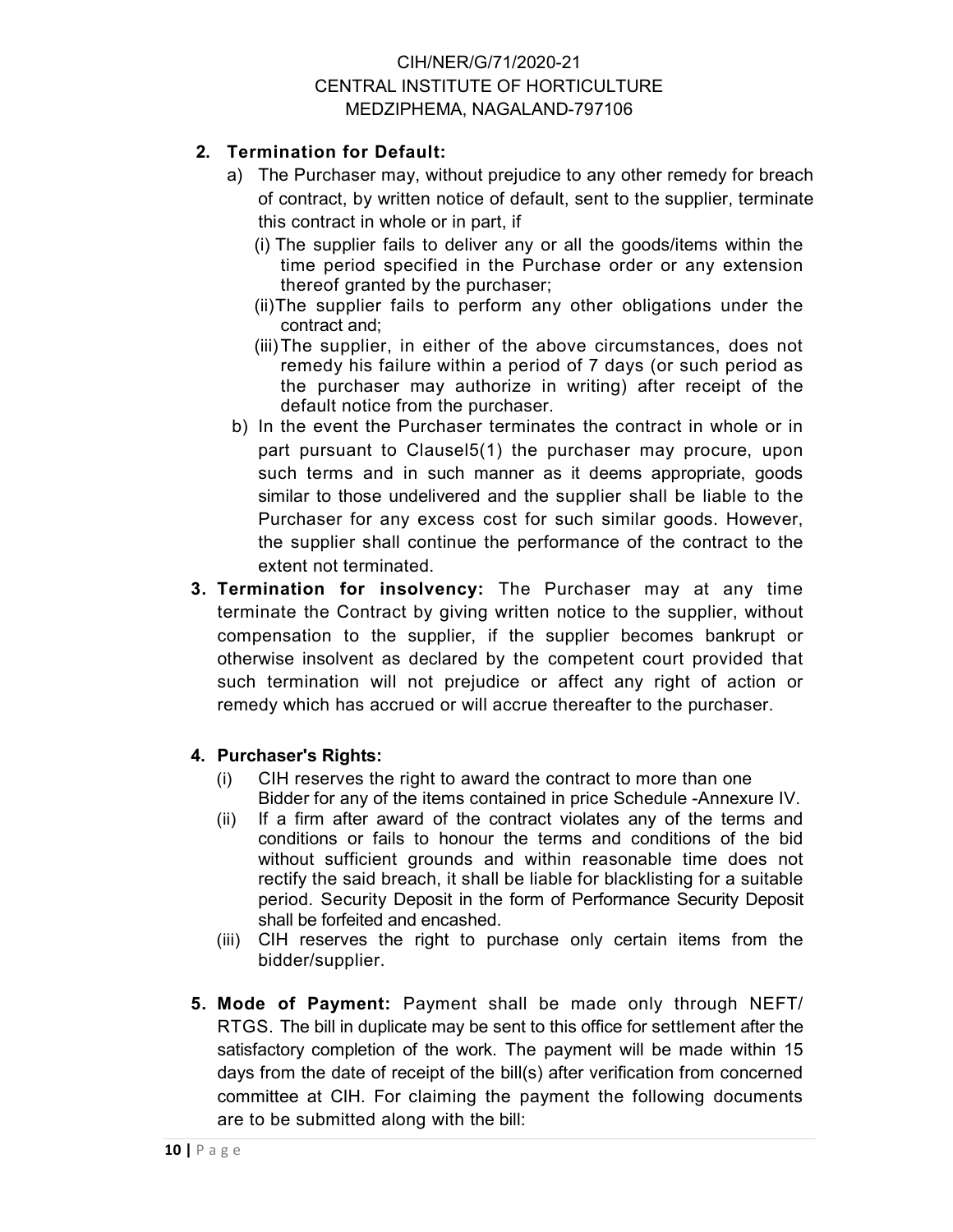- (i) Purchase/Supply Order
- (ii) Delivery Challan and Proof of delivery; and
- (iii) Bills in duplicate

No payment shall be made in advance for undertaking the work. No payment will be made for materials rejected. In case of delay in payment, the supplier/bidder shall not be liable to claim any interest from CIH/Purchaser.

- 6. Work/Supply Order: The work order shall be issued to the firm upon completion of the tender process.
- 7. Delivery of materials: The delivery of the materials for construction of Screen House has to be done within two (02) week from the date of issue of supply order.
- 8. SubContract of work: The firm shall not assign or sub-contract the work or any part of it to any other person on its own.
- 9. Guarantee / Warranty: The supplier shall quarantee that the materials supplied to the purchaser under this contract, shall be of the best quality as per the requirements of the Institute.
- 10. Completion of work: The work should be completed within a period of two (02) months from the date of receipt of materials at CIH, Nagaland.

#### 11. GOVERNING LAWS AND SETTLEMENT OF DISPUTE

Any claims, disputes and or differences (including a dispute regarding the existence, validity or termination of this Contract) arising out of, or relating to this contract including interpretation of its terms shall be resolved through joint discussion of the Authorised Representatives of the concerned parties. However, if the disputes are not resolved by the discussions as aforesaid within a period 30 days, then the matter will be referred for adjudication to the arbitration of a sole arbitrator to be appointed by CIH in accordance with the provisions of the Arbitration and Conciliation Act 1996 and rules made thereunder including any modifications, amendments and future enactments thereto. The venue for the Arbitration will be Nagaland and the decision of the arbitrator shall be final and binding on the parties.

The above terms & conditions are acceptable.

Place: Date:

> Signature of Bidder/Authorized signatory ............................. Name of the Bidder ..........................................................

11 | P a g e

Seal of the Bidder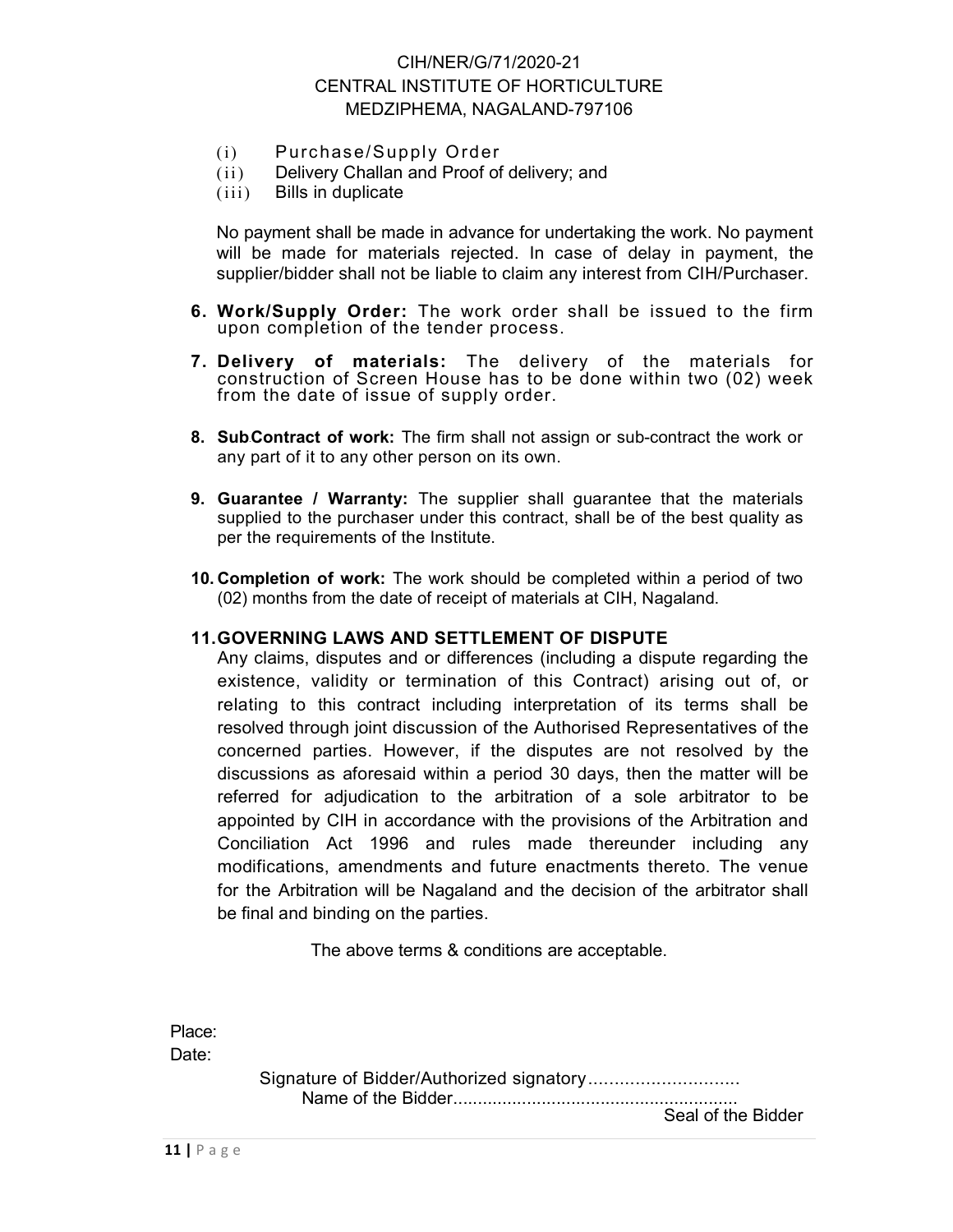#### ANNEXURE-I

### TECHNICAL BID

[For construction of 02 nos. of Screen House at CIH, Nagaland] General:

- 1. Name of the Bidder/ firm………………………………………………………….. ………………………………………………………………………………
- 2. Name of the person submitting the Bid "Shri/Smt…………………….

………………………………………………………………………………

#### 3. Address of the firm

……………………………………………………………………………… ………………………………………………………………………………

#### 4. Contact details:

a) Mobile No.: …………………………………………………………………

- b) Telephone: …………………………………………………………………
- c) E-mail:………………………………………………………………………

#### 5. Registration & incorporation particulars of the firm:

- i) Proprietorship
- ii) Partnership
- iii) Private Limited
- iv) Public Limited

(Please attach attested copies of documents of registration/ incorporation of your firm with the competent authority as required by business law. In case of Proprietary/Partnership firms, the Bid has to be signed by Proprietor/ Partner only, as the case may be)

6. Name of Proprietor/Partners/Directors………………………………………..

………………………………………………………………………………………

7. Bidder's bank, its address and Account Number……………………………….

………………………………………………………………………………………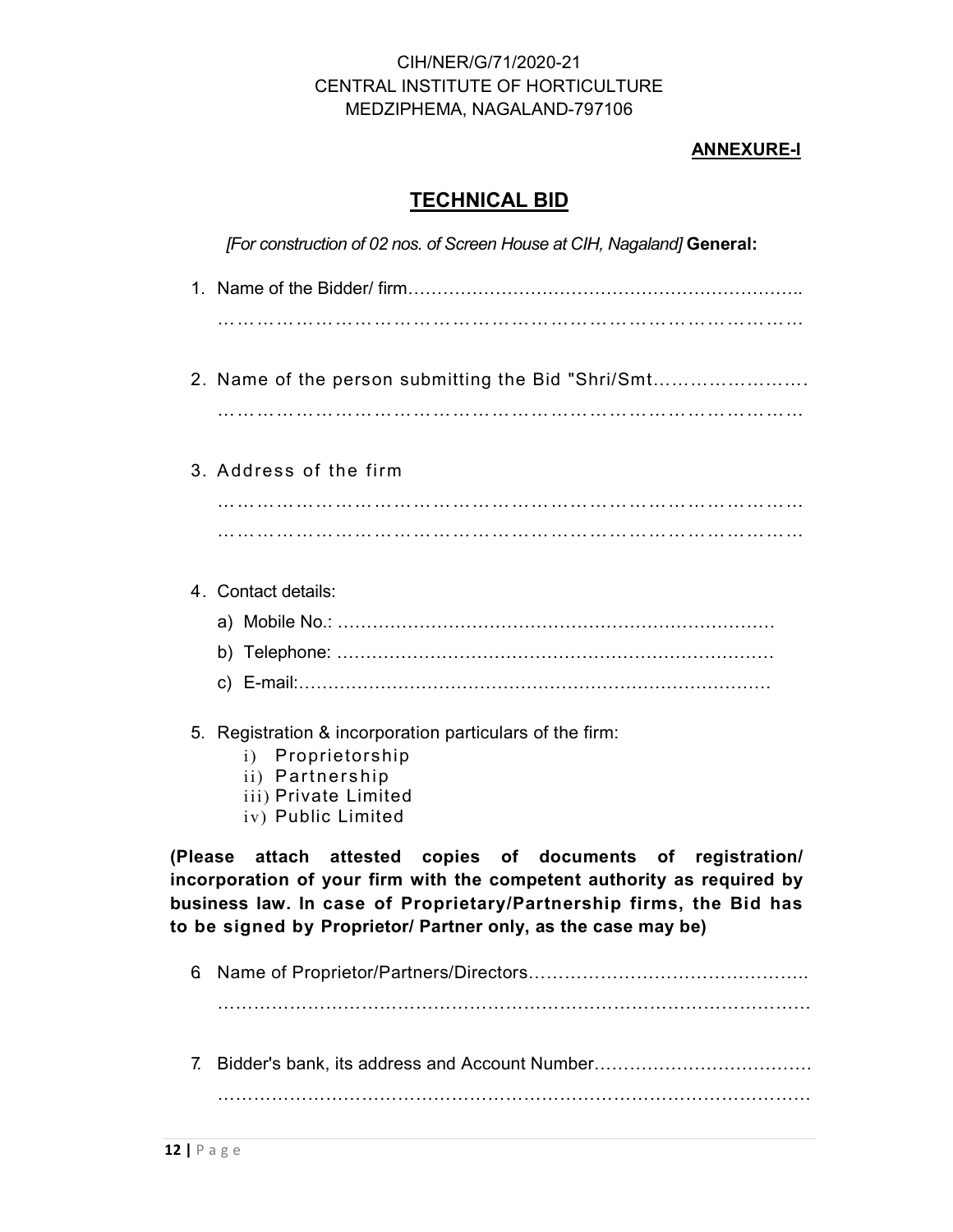- 8. Permanent Income Tax number, Income Tax Circle …………………………. (Please attach copies of income tax return for last three years Assessment Years)
- 11. TIN / VAT Number …………………………………………………………….. (Please attach copies of TIN / VAT Registration Number)

#### 12. Particulars of EMD

- i) Demand Draft / Bank Guarantee No…………………………..
- ii) Date…………………………………………………………….
- iii) Name of Bank…………………………………………………. iv) Address of Bank……………………………………………..
- v) Validity of BG/DD………………………………………………

#### 13. Particulars of Tender Fee

#### 14. Details

| SI.<br>No. | <b>Technical Bid Details</b>                                                                                                                                                                  | Yes | <b>No</b> | <b>Enclosure</b><br>No.<br>(Wherever<br>applicable) |
|------------|-----------------------------------------------------------------------------------------------------------------------------------------------------------------------------------------------|-----|-----------|-----------------------------------------------------|
| 01         | Copy of Registration of the firm,<br>experience, previous works/clients,<br>technical team, awards, certificates,<br>details of product/service available<br>(Attach self attested photocopy) |     |           |                                                     |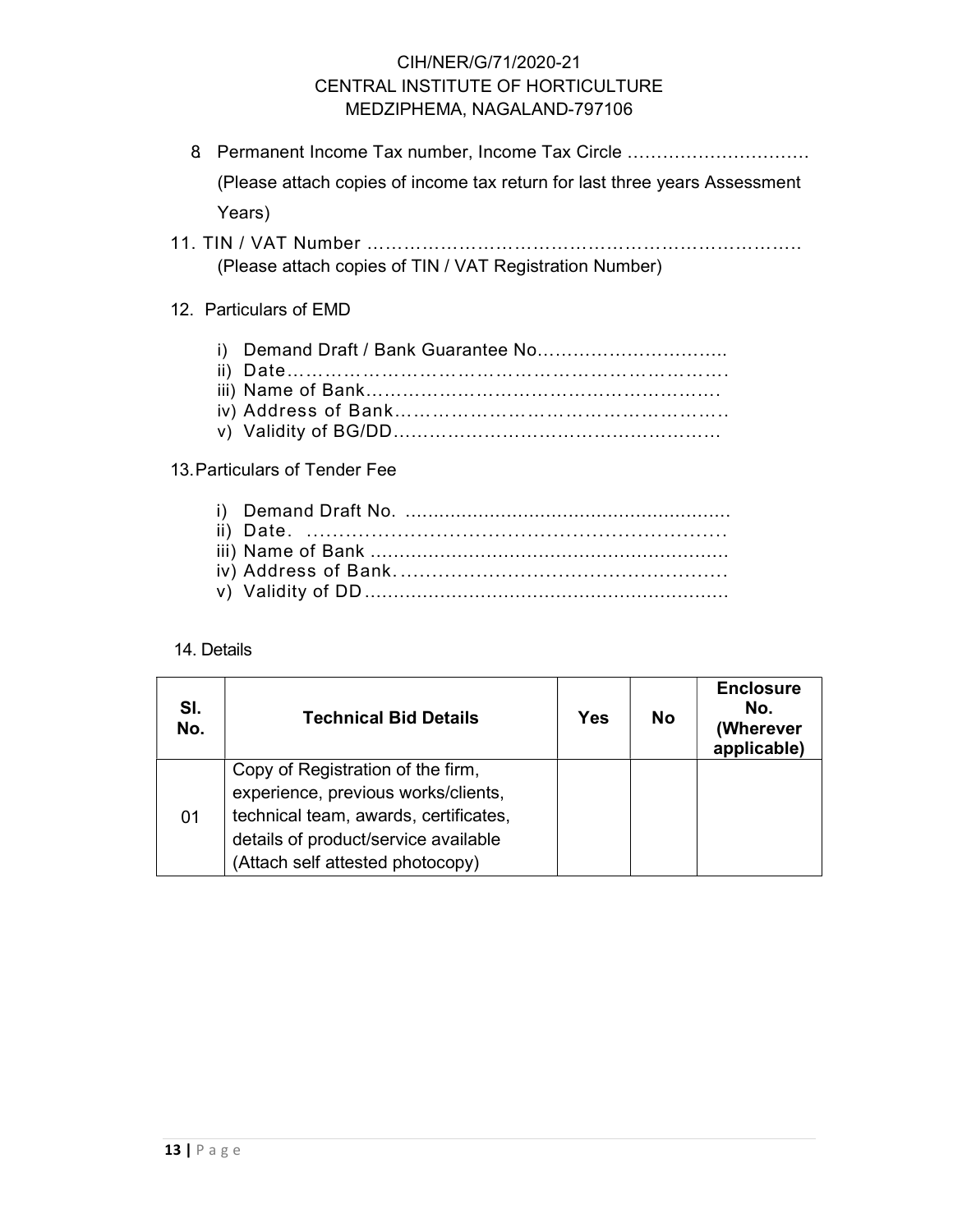#### UNDERTAKING

1. I/We, the undersigned certify that I have gone through the terms and conditions mentioned in the bidding document and undertake to comply with them.

2. The rates quoted by me/us are valid and binding upon me for the entire period of contract and it is certified that the rates quoted are the lowest rates as quoted in any other institution in India.

3. I/We give the rights to the competent authority of CIH to forfeit the Earnest Money/Security money deposit by me/us in case of breach of conditions of Contract.

4. I/We hereby undertake to provide the services as per the directions given in the tender document/contract agreement.

5. I/We hereby certify that the information provided are correct and complete in all sense. In case at any stage, it is found that the information given by me is false/incorrect, CIH office shall have the absolute right to take any action as deemed fit, without any prior intimation to me.

Place: Date:

> Signature of Bidder/Authorized signatory ............................. Name of the Bidder ..........................................................

Seal of the Bidder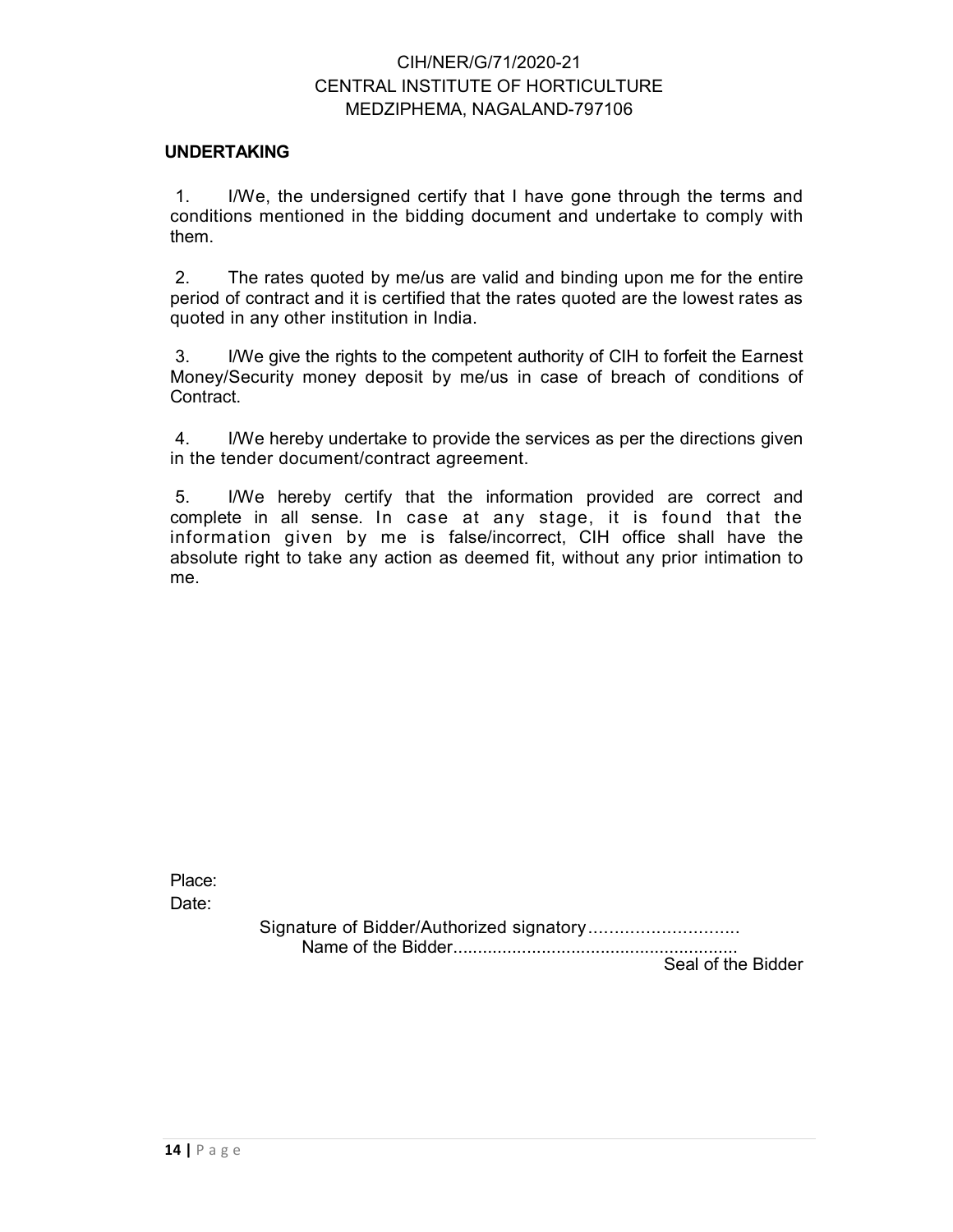#### ANNEXURE-II

#### FORM FOR FINANCIAL CAPACITY (in the similar business)

| <b>Description</b>         | <b>Financial years</b> |         |         |  |  |
|----------------------------|------------------------|---------|---------|--|--|
|                            | 2018-19                | 2019-20 | 2020-21 |  |  |
| <b>Annual Turnover</b>     |                        |         |         |  |  |
| <b>Net Worth</b>           |                        |         |         |  |  |
| <b>Current Assets</b>      |                        |         |         |  |  |
| <b>Current Liabilities</b> |                        |         |         |  |  |
| <b>Total Revenues</b>      |                        |         |         |  |  |
| <b>Profit Before Taxes</b> |                        |         |         |  |  |
| <b>Profit After Taxes</b>  |                        |         |         |  |  |

Place: Date:

> Signature of Bidder/Authorized signatory ............................. Name of the Bidder .......................................................... Seal of the Bidder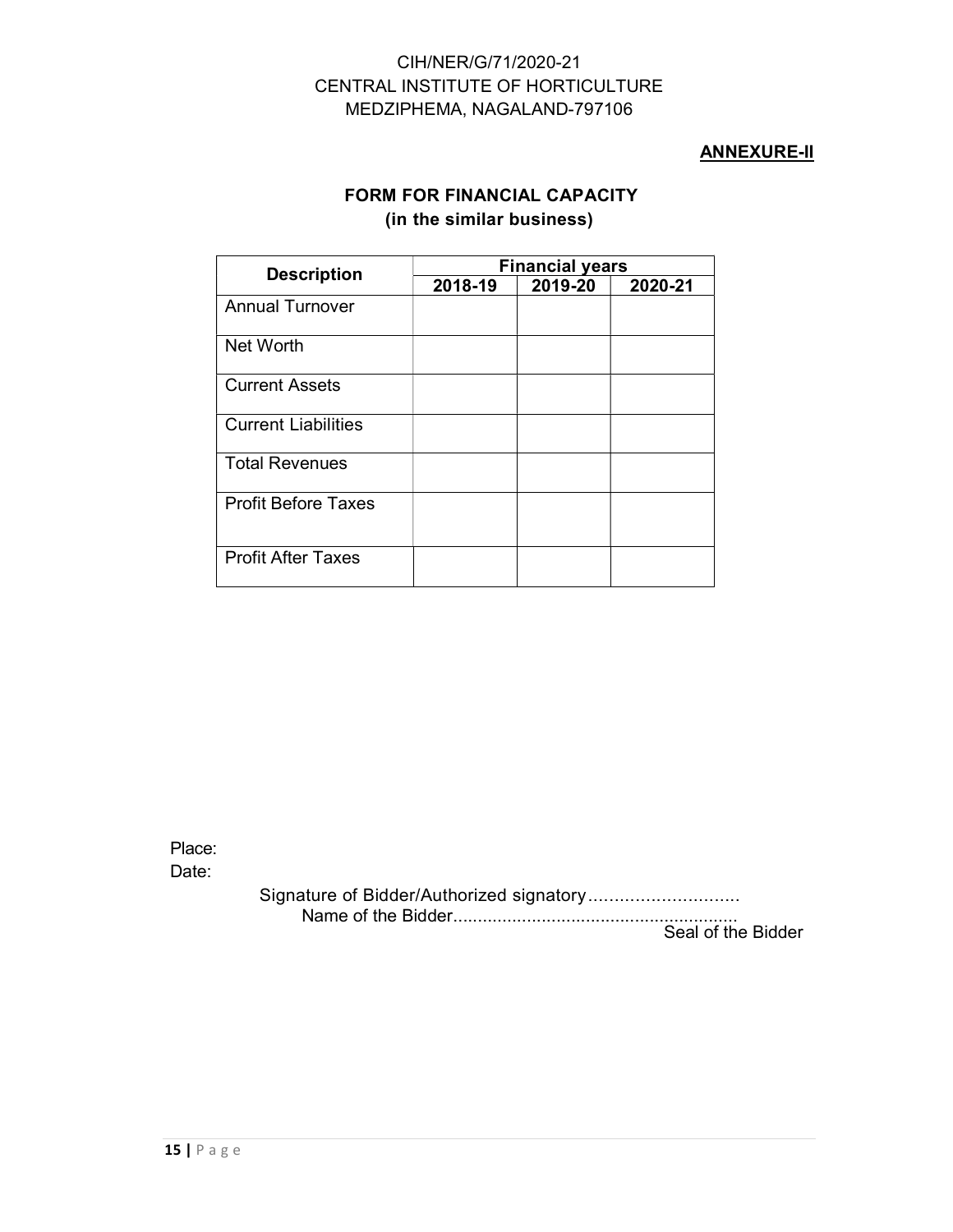#### ANNEXURE-III

#### **DECLARATION**

From:

M/s

………………………………………………… ……………………………………. …………………………………………………

To

The Director, Central Institute of Horticulture, Medziphema, Nagaland-797106.

Dear Sir,

I, Son/Daughter/Wife of Shri Proprietor / Director/ Authorized Signatory of the agency / Firm, mentioned

above, is competent to sign this declaration and execute this tender document.

2. I/We further undertake that none of the Proprietor/Partners/ Directors of the firm was or is Proprietor or Partner or Director of any firm which the Government has banned / suspended business dealings. I/We further undertake to report to the Director, CIH immediately after we are informed but in any case not later 15 days in which Proprietor / Partners / Directors are Proprietor or Partner or Director of such a firm which is banned/suspended in future during the currency of the Contract with you.

3. The information / documents furnished along with the above application are true and authentic to the best of my knowledge and belief. I / we, am / are well aware of the fact that furnishing of any false information / fabricated document would lead to rejection of my tender at any stage besides liabilities towards prosecution under appropriate law.

Place: Date:

> Signature of Bidder/Authorized signatory ............................. Name of the Bidder ..........................................................

Seal of the Bidder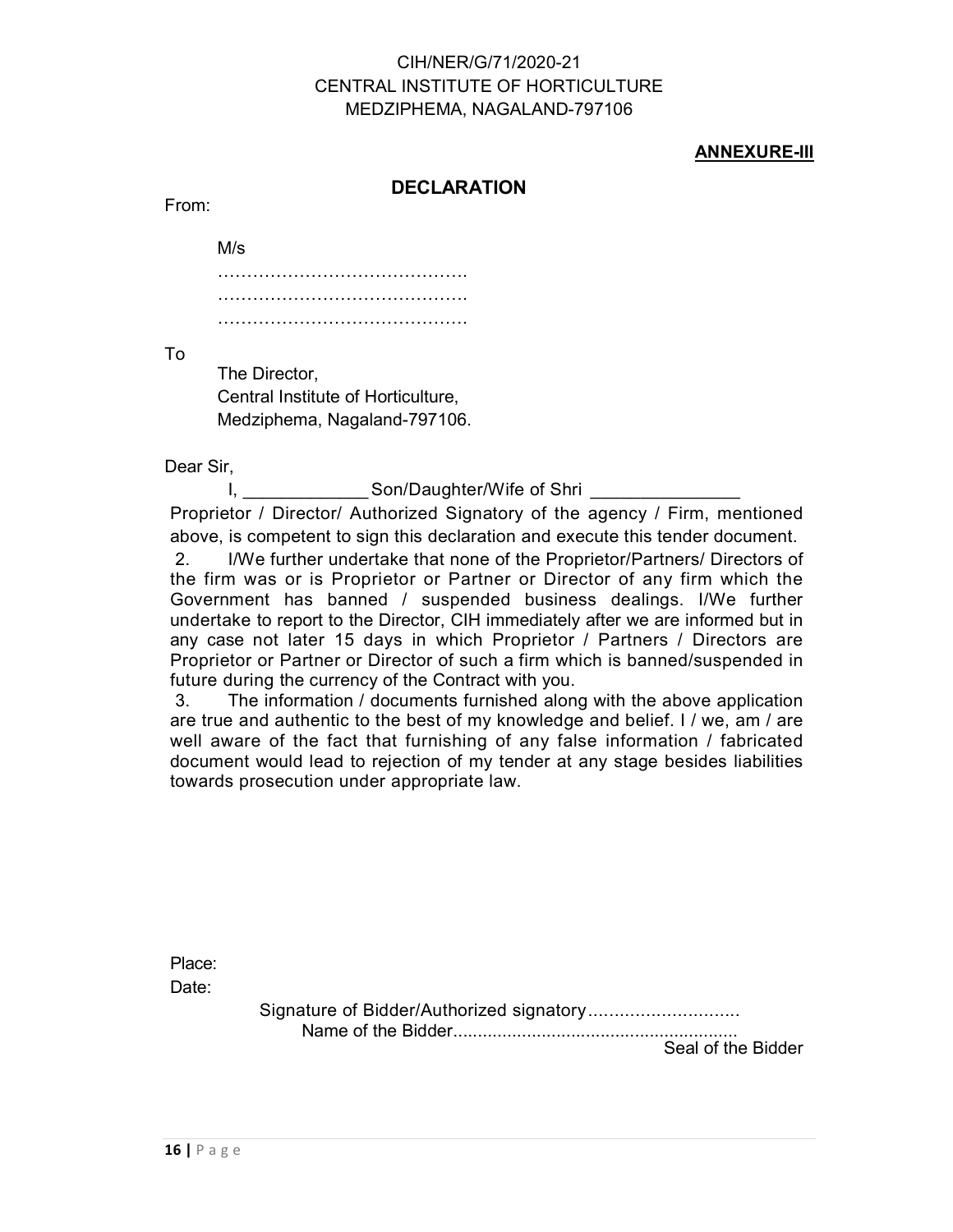#### ANNEXURE-IV

| SI. No. | Description of<br>goods and<br>allied services | Specification | Accounting<br>Unit | Quoted<br>Unit price<br>in Rs. |          | Total<br>amount<br>in Rs. |
|---------|------------------------------------------------|---------------|--------------------|--------------------------------|----------|---------------------------|
|         |                                                |               |                    | In figure                      | In words |                           |
|         |                                                |               |                    |                                |          |                           |
|         |                                                |               |                    |                                |          |                           |
|         |                                                |               |                    |                                |          |                           |
|         |                                                |               |                    |                                |          |                           |
|         |                                                |               |                    |                                |          |                           |
|         | Total                                          |               |                    |                                |          |                           |

#### FINANCIAL BID

#### Note:

- 1. The prices in the Financial Bid shall be inclusive of Excise Duty, Freight, Transportation, Packing, Forwarding, Handling, Taxes etc. No additional delivery charges shall be applicable for delivery at CIH, Nagaland.
- 2. The basic unit price and the price being offered to CIH are individually indicated against each item mentioned in the prices schedule given above.
- 3. The prices quoted by the bidder shall remain fixed during the entire period of contract and shall not be subject to any variation on any account. A bid submitted with an adjustable price quotation will be treated as non-responsive bid and the same will be rejected.

Place:

Date:

Signature of Bidder/Authorized signatory ................................

Name of the Bidder ...........................................................

Seal of the Bidder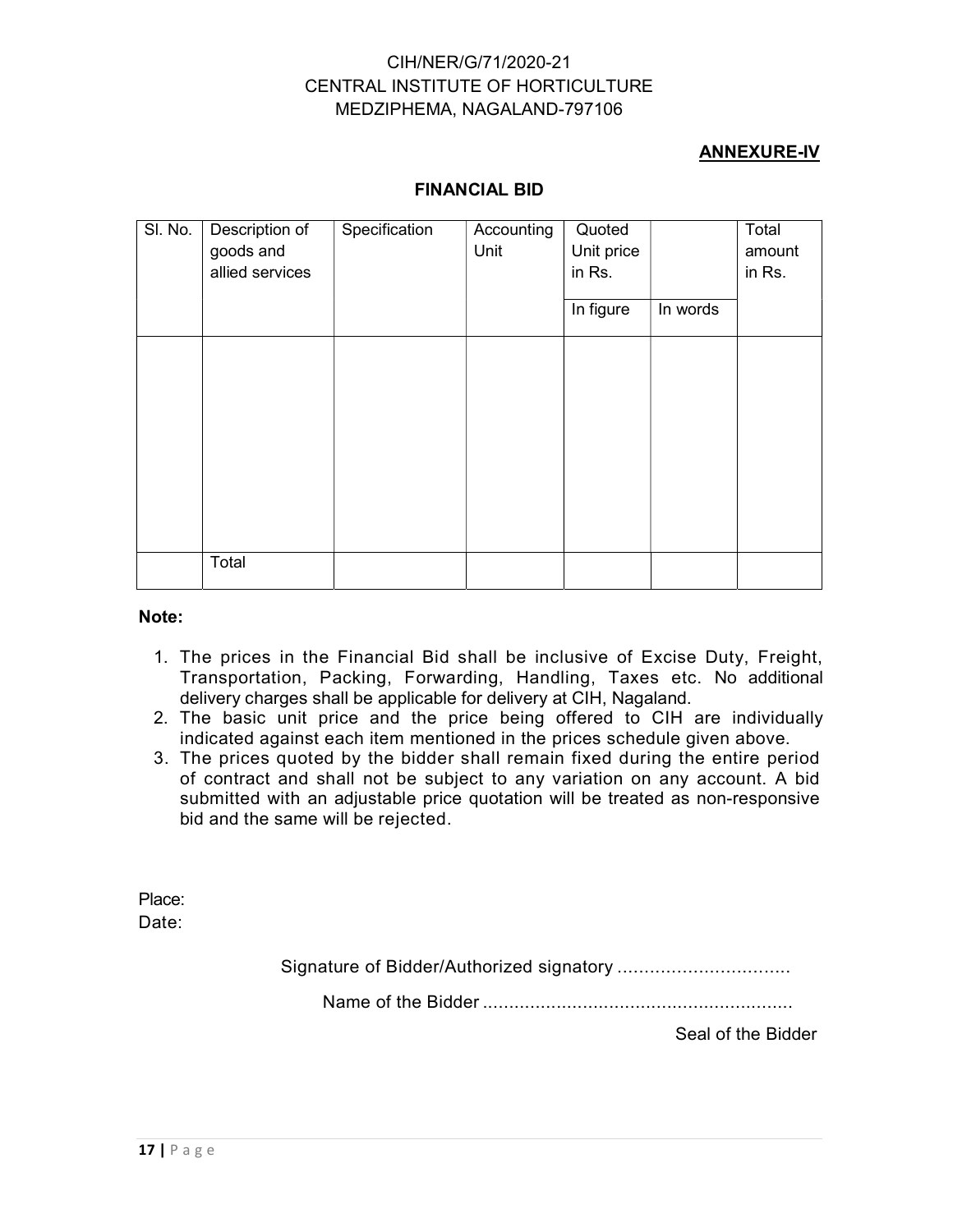#### ANNEXURE-V

# TECHNICAL SPECIFICATIONS FOR CONSTRUCTION OF 2 UNITS OF SCREEN HOUSE (150 Sq.m each)

| <b>SI</b>      | <b>Specification</b>                                 |                                                                                                                                                                                                                                                                                                                                                                                                                                   |             |
|----------------|------------------------------------------------------|-----------------------------------------------------------------------------------------------------------------------------------------------------------------------------------------------------------------------------------------------------------------------------------------------------------------------------------------------------------------------------------------------------------------------------------|-------------|
| no             |                                                      |                                                                                                                                                                                                                                                                                                                                                                                                                                   | <b>Unit</b> |
| $\mathbf 1$    | Area                                                 | $150$ sqm                                                                                                                                                                                                                                                                                                                                                                                                                         |             |
| $\overline{2}$ | <b>Dimension</b>                                     | 12 x 12.5m                                                                                                                                                                                                                                                                                                                                                                                                                        | 2 unit      |
| 3              | Shape                                                | Arch / ventilated                                                                                                                                                                                                                                                                                                                                                                                                                 |             |
| $\overline{4}$ | <b>Size</b>                                          | 6 m center height, 4.5 m side height                                                                                                                                                                                                                                                                                                                                                                                              |             |
| 5              | <b>Buffer Room</b>                                   | Buffer room with Double door system (size 6'x3'),<br>Lockable top & bottom tracks, jambs, flashings &<br>installation hardware. Covering with 6mm diffused<br>polycarbonate<br>*All the control system, switching unit etc. inside the<br>room.<br>*Suitable lighting system with exhaust fan in this                                                                                                                             | 2 unit      |
|                |                                                      | facility.                                                                                                                                                                                                                                                                                                                                                                                                                         |             |
| 6              | Constructing<br><b>Materials</b>                     | All structures, Rafters, Perlins, Trusses complete are<br>to made of hot dip galvanized iron. The structure<br>made with the following combination of GI pipe<br>(thickness 2.3mm). All G.I. steel and Design as per<br>I.S 875 Standards to take withstand of wind speed<br>km/ hour.<br>Main column = $50$ mm<br>Gable column=32mm<br>Bottom Chord=25mm<br>Top big Chord=25mm<br>Top small chord=25mm<br>Top Gutter purlin=32mm | 2 unit      |
| $\overline{7}$ | <b>Working Bench</b>                                 | Rust-free working station for associated work of<br>citrus project.                                                                                                                                                                                                                                                                                                                                                               | 2 unit      |
| 8              | Open & closed<br>system<br>(For external<br>shading) | The side cover will be Manual Rollable shading net<br>for protection from Extra Heat with all rolling<br>accessories.                                                                                                                                                                                                                                                                                                             | 2 unit      |
| 9              | Internal shading<br>system                           | Manual rollable shading with 50% shade net for<br>protection from extra heat with all rolling<br>accessories.                                                                                                                                                                                                                                                                                                                     | 2 unit      |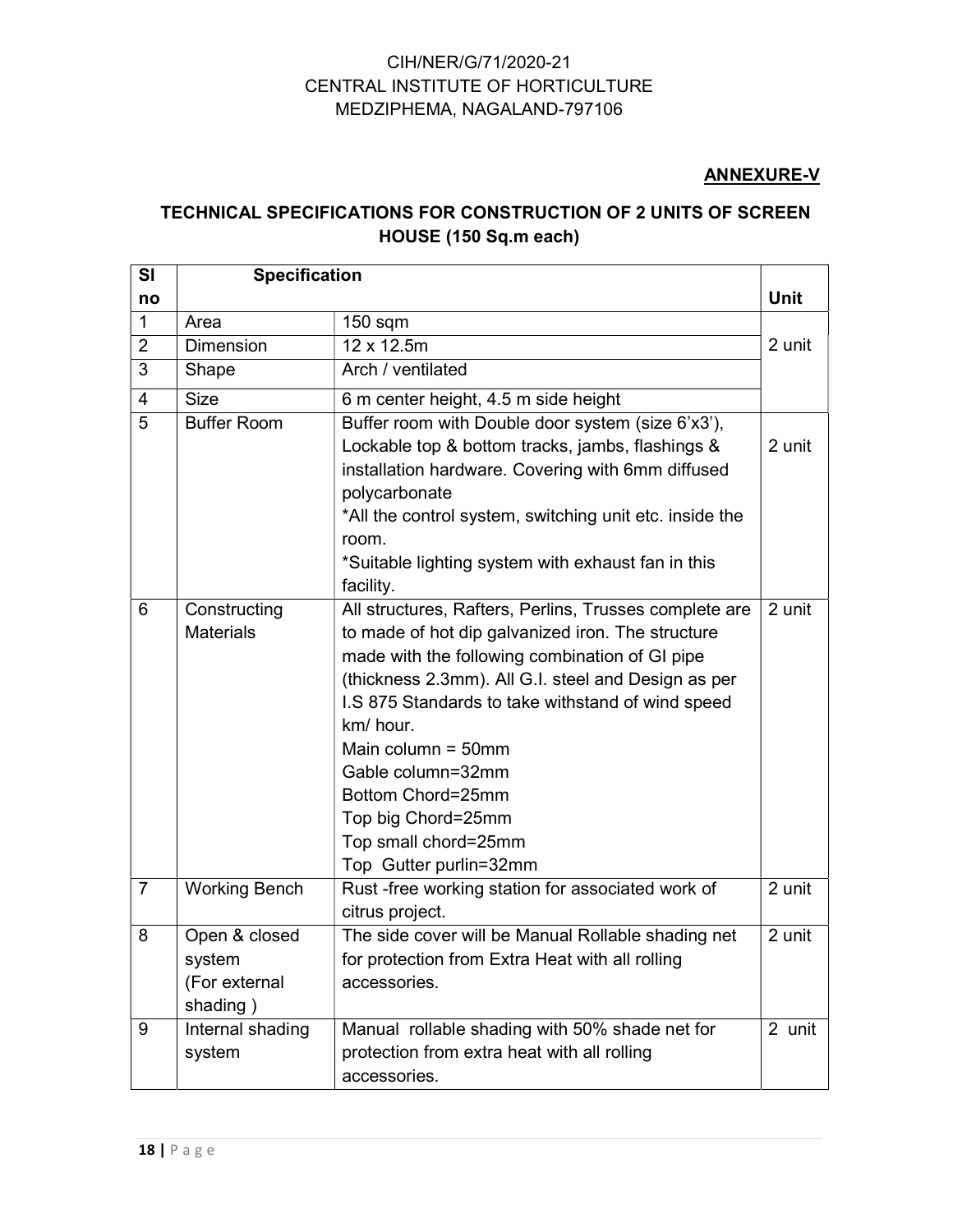| 10 | humidity sensor                                             | The proposed chamber will be equipped with<br>humidifier (as desired up to 80%) or de-<br>humidification fan.                                                                                                                                                                                                                                                                                                                                                                                                                                                   | 2 unit |
|----|-------------------------------------------------------------|-----------------------------------------------------------------------------------------------------------------------------------------------------------------------------------------------------------------------------------------------------------------------------------------------------------------------------------------------------------------------------------------------------------------------------------------------------------------------------------------------------------------------------------------------------------------|--------|
| 11 | Civil<br>construction/work                                  | Foundation wall: Across the complete side of<br>Green house including the Buffer/ Pre- entry<br>room will be as per norms of PWD.<br>Foundation wall- For all side of the chamber 1'<br>below to the surface and 1' above earth surface as<br>kick board 9" width. Frame base block height 2' with<br>plaster. Floor will be filled by earth up to 1' from the<br>surface with compression.<br>Foot path 1m wide and 10cm thick made by<br>interlocking paving blocks.<br><b>Drainage system- Provision for proper drainage</b><br>with slope will be provided. | 2 Unit |
| 12 | Over head tank,<br>sprinkler &<br>fogging system            | Over head tank of 1000 litre capacity with 1 HP<br>motor, all connecting pipe to the house & all<br>accessories of sprinkler irrigation & fogging system.                                                                                                                                                                                                                                                                                                                                                                                                       | 2 Unit |
| 13 | Cladding                                                    | Roofing: 6mm UV Stabilized polycarbonate sheet.<br>Sides will be covered by 40 mesh insect proof net &<br>to be fitted by Alluminium profile, Zig-zag spring,<br>SDS etc along with other accessories                                                                                                                                                                                                                                                                                                                                                           | 2 unit |
| 14 | <b>Electrical Panel</b>                                     | Electrical items such as pump. Lighting, voltmeter,<br>amp-meter etc will have electrical panel (push<br>Button) which comply with CPRI guideline.                                                                                                                                                                                                                                                                                                                                                                                                              | 2 Unit |
| 15 | Control panel<br>(Light &<br>temperature<br>control system) | The complete proposed facility with a programmable<br>control system (PLC) should be equipped with the<br>following facility:<br>*Programmable<br>photoperiodic timer<br>Clock Accuracy : +/- 2.5 Sec/day@ 20 Degree<br>centigrade<br>Programming:<br>1 channel/ 7 days with 16 memory<br>locations<br>Adjustment:<br>In minutes<br><b>Running Revers:</b><br>1200 to 1500 Hrs<br>*Temperature control system : Range : 0.1 to 59.9<br>degree centigrade<br>Hysteresis: 0.4 degree centigrade with sensor.<br>Probe: Sensor cord 15 meters (1 no)               | 2 unit |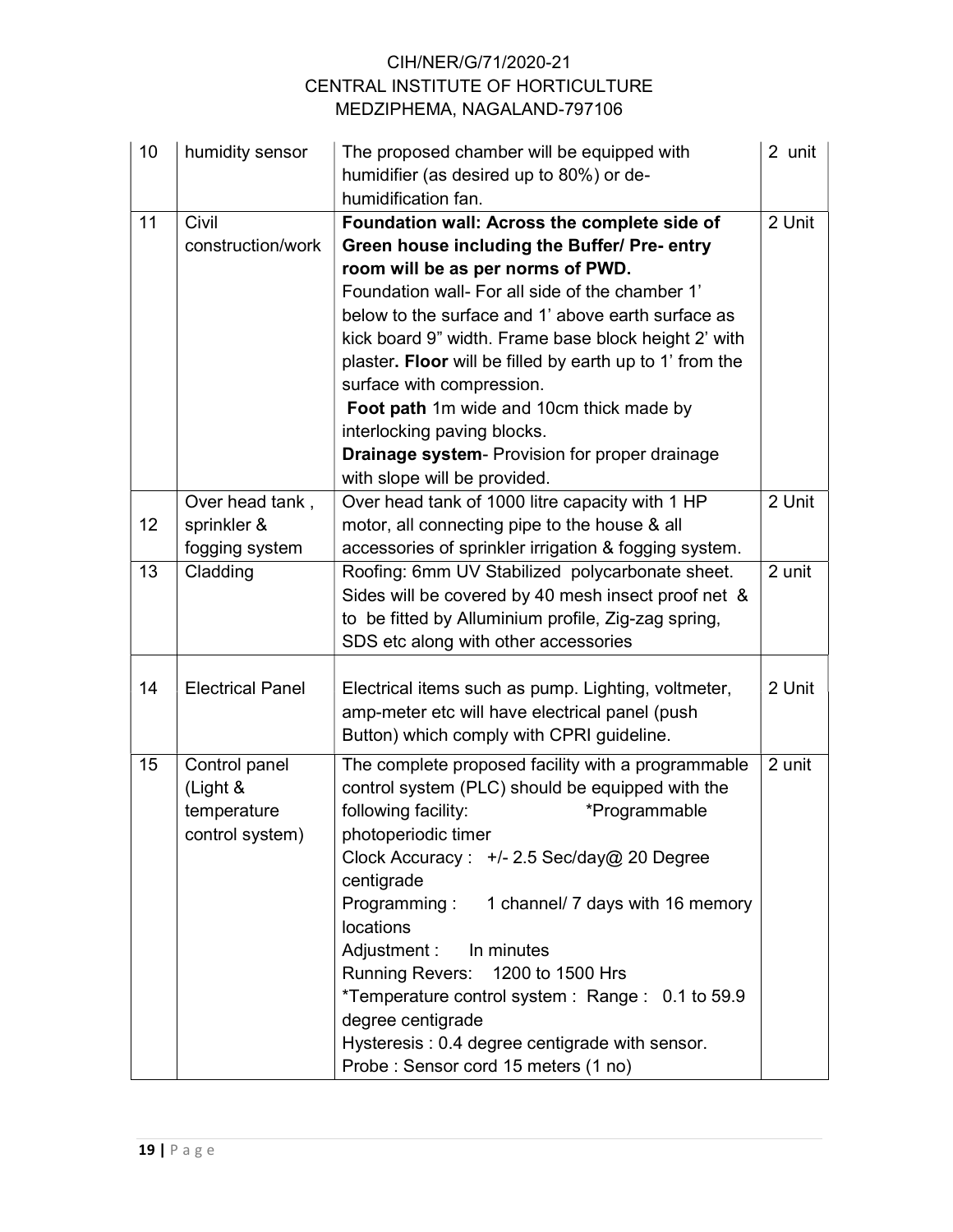| 16 | Automation         | Automation fertigation system netritit dosing unit for | 2 unit |
|----|--------------------|--------------------------------------------------------|--------|
|    | fertigation system | connecting potted plants in the chamber                |        |
| 17 | Fitting & fixing   | Fitting & fixing charge                                | 2 unit |
|    | charge             |                                                        |        |
| 18 | Transportation     | Transportation up to the project site.                 |        |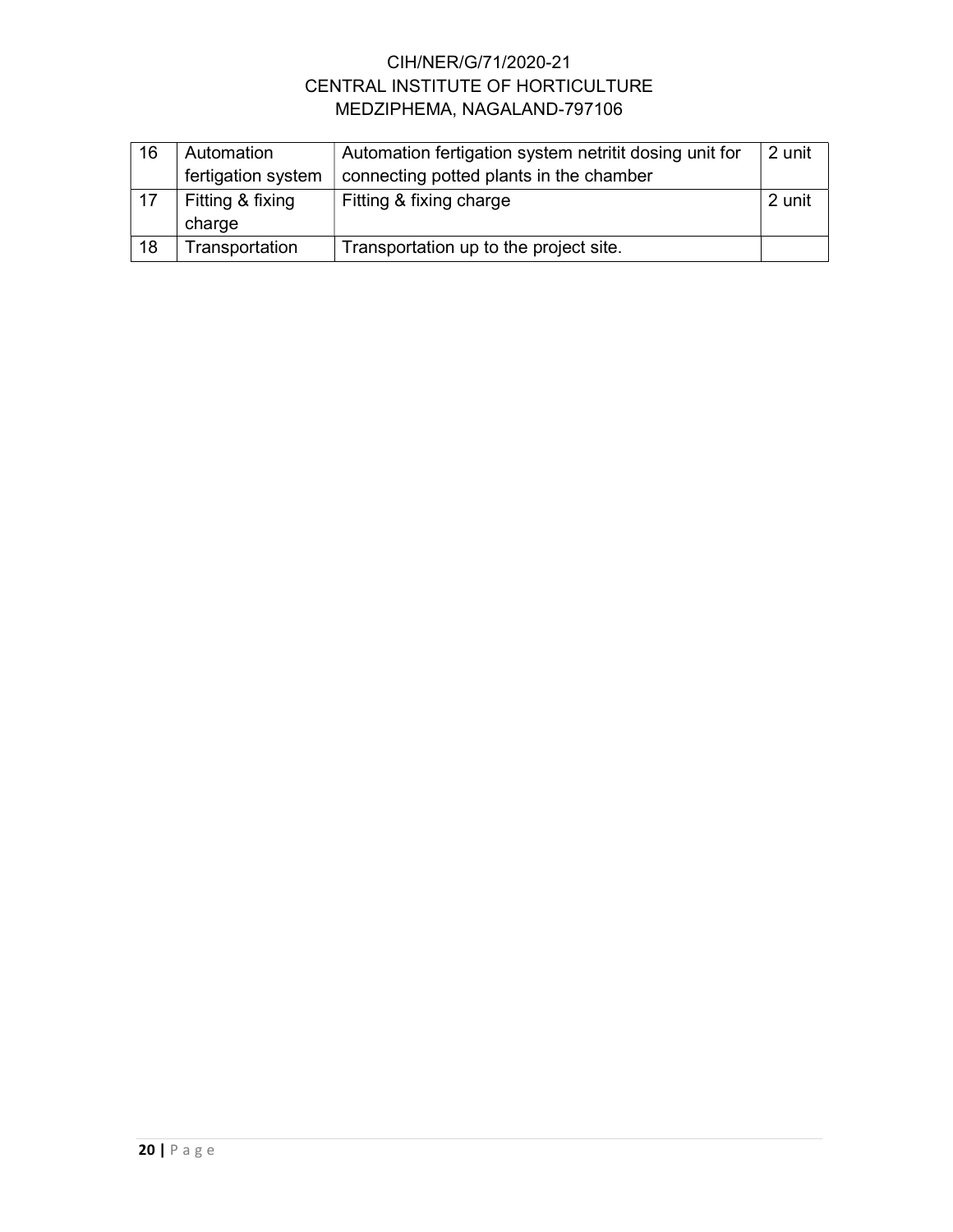#### ANNEXURE-VI

#### Contract Form (To be made on Rs. 100.00 Non Judicial Stamp/E Stamp Paper) DRAFT AGREEMENT FORMAT

This agreement is made at Nagaland on the .............................. day of................. Two Thousand Twenty One

#### BETWEEN

Central Institute of Horticulture, Medziphema, Nagaland having its office at .......... , represented through Director (hereinafter called "CIH which expression shall, unless repugnant to the context or meaning thereof be deemed to mean and include its successors, legal representatives and assigns) of the First Part.

#### Second Part

M/s .............................................................. having its registered office at represented through (hereinafter called the, Agency which expression shall, unless repugnant to the context or meaning thereof be deemed to mean and include its successors, legal representatives and assigns) of the **Second Part.** 

WHEREAS the "Client is desirous to engage the Agency for construction of 02 nos. of Screen House as per the terms and conditions stated below:-

1. The agency/supplier agrees to undertake the work as per the requirement stated in the Limited Tender No. CIH/NER/G/71/2020-21/ dated ........ as per the rates quoted by the agency in the price schedule (Annexure-IV). The prices shall be inclusive of Excise Duty, Freight, Transportation, Packing, Forwarding, Handling, Taxes etc. No separate charges for delivery of materials would be paid by this office.

2. The selected Agency services would be required to construct the Screen House within one (01) month from the date of receipt of materials at CIH office.

3. Bills in duplicate for the items supplied by the selected Agency should be raised for payment. On satisfactory completion of the work and upon verification of Major & Minor Works Committee/ Farm Development Committee, the payment for undertaking the work would be released to the Agency. Payment shall be released only after it is ensured that the quality of work is found satisfactory. If any items are found to be defective, or not of the desired quality etc., the same shall be replaced by the selected Agency immediately for which no extra payment shall be made.

4. The Agency shall be bound by the details furnished by him/her to the CIH while submitting the tender or at subsequent stage. Upon selection of the Agency, if at any stage, the documents furnished by him/her is found to be false or the quality of the articles or rates are found of poor quality/ different specifications, it would be deemed to be a breach of terms of contract, the contract shall be terminated and performance security shall stand forfeited.

5. The rate quoted by the selected Agency, and as approved by the CIH, Nagaland, shall remain valid throughout the period of contract and the request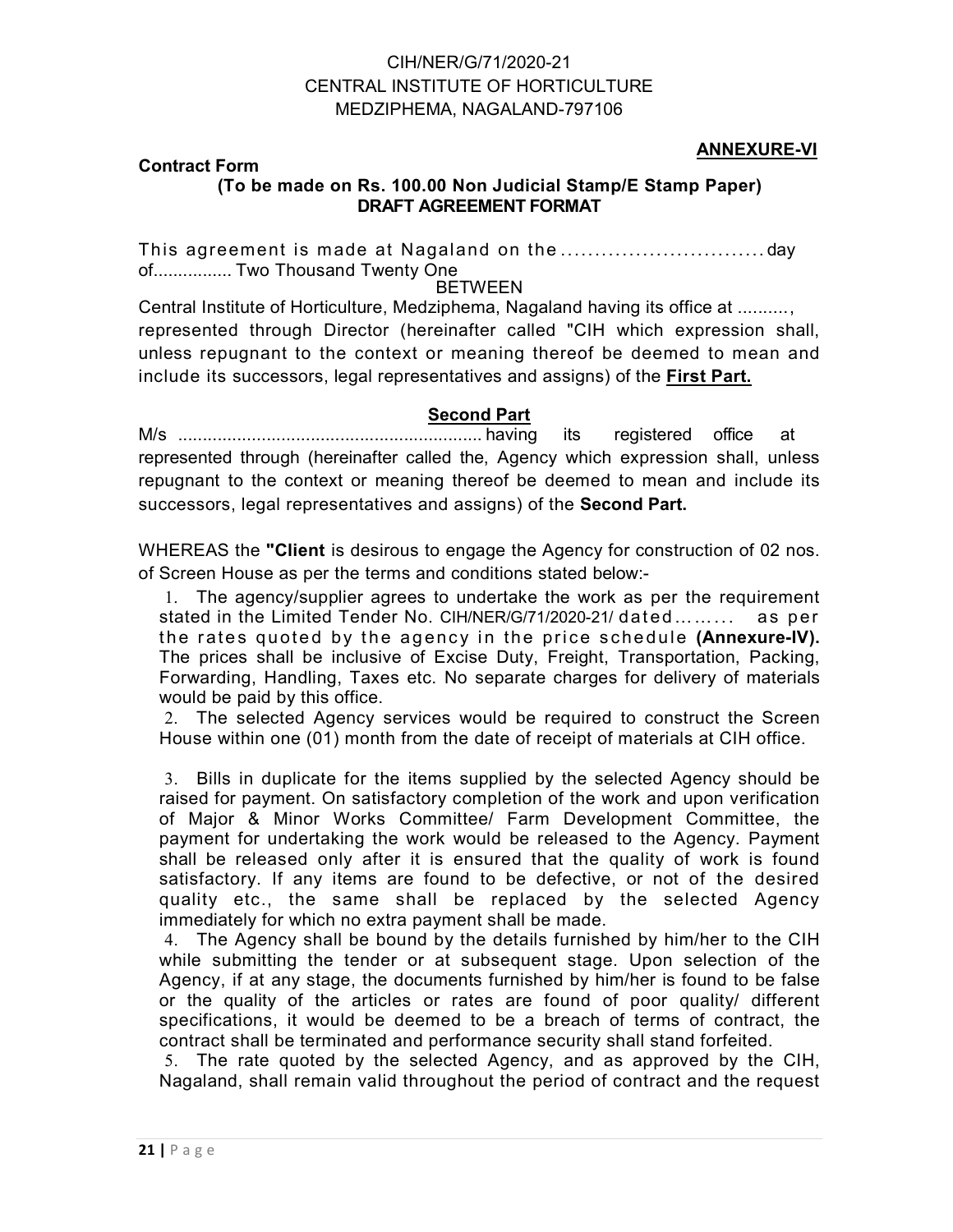to increase the rates for any or all items, during the currency of contract, shall not be entertained at any stage.

6. The selected Agency shall not be allowed to transfer, assign, pledge or subcontract its rights and liabilities under this contract to any other agency/ies. If it is found that the firm has given sub-contract for construction of screen house, the contract shall stand terminated and the performance security shall stand forfeited.

7. Any complementary scheme offered by the manufacturer shall be provided to CIH with no additional cost.

9. The contract shall be valid for a period of 120 days or till the completion of the construction work whichever is earlier from the date of award of contract or as indicated in the letter communicating award of contract to the selected firm(s).

10. CIH, Nagaland reserves the right to place the work order for any items mentioned in the Financial Bid (Annexure-IV) or otherwise, to any other firm(s).

11. That the tender schedule, instructions to the bidders and terms and conditions, etc. shall also form part of the agreement. In case of conflict between this agreement and the tender, the terms and conditions of the tender shall prevail and be binding on the parties.

THIS AGREEMENT will take effect from ................................................................. day of Two Thousand Twenty One and shall be valid for a period of 120 days or till the completion of the construction work whichever is earlier from the date of award of contract.

IN WITNESS WHEREOF both the parties here to have caused their respective common seals to be hereunto affixed / (or have hereunto set their respective hands and seals) the day and year mentioned above in Nagaland-- in the presence of the witness:

| For and on behalf of the 'Agency'    | For and on behalf of the "Central<br>Institute of Horticulture(CIH) |
|--------------------------------------|---------------------------------------------------------------------|
| Signature of the authorized Official | Signature of the authorized Official                                |
| Name of the Official                 | Name of the Official                                                |
| Stamp / Seal of the Agency           | Stamp / Seal of the Agency                                          |
| Witness name & Signature             | Witness name & Signature                                            |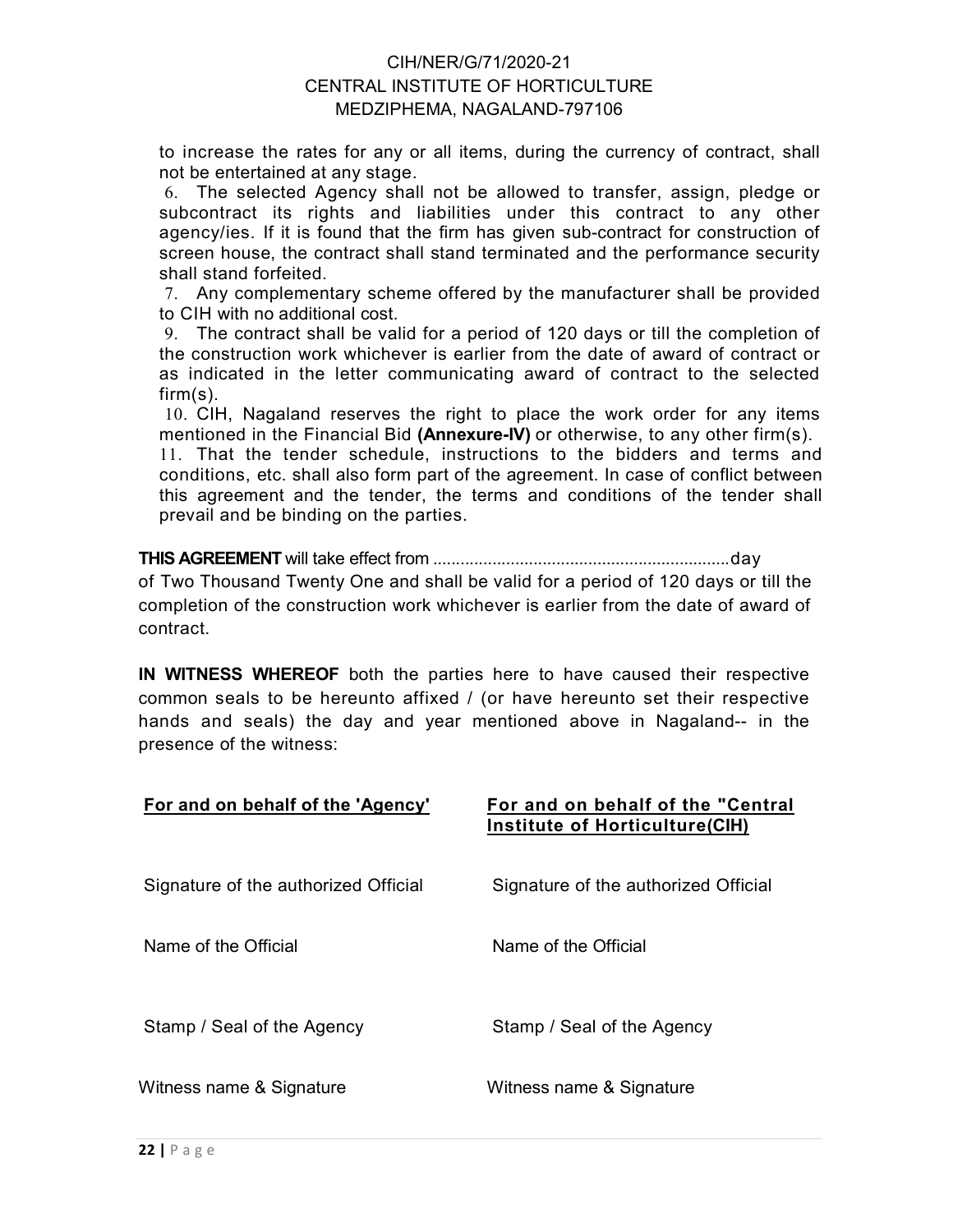#### ANNEXURE-VII

#### PERFORMANCE BANK GUARANTEE

To be executed on non-Judicial stamped paper of an appropriate value)

Date……………………..

Bank Guarantee No.

Amount of Guarantee

Favouring **Example 20** : Officer on Special Duty, CIH payable at Dimapur

Guarantee period : From .................... to ................................

Guarantee Expiry Date

Last date of Lodgement

WHEREAS Central Institute of Horticulture, Nagaland having its office at Medziphema, Dimapur, Nagaland-797106 (hereinafter referred to as "The Owner" which expression shall unless repugnant to the context includes their legal representatives, successors and assigns) has executed a binding to the contract on *[Please insert date of acceptance of the letter* of acceptance(LoA)] ("Contract") with [insert name of the Successful Bidder] (hereinafter referred to as the "Contractor" which expression shall unless repugnant to the context include its legal representatives, successors and permitted assigns) for construction of screen house at Central Institute of Horticulture, Nagaland" shall have the meaning ascribed to it in the Contract] based on the terms & conditions set out in the Guarantee period<br>
Cuarantee Expiry Date<br>
Last date of Lodgement<br>
Last date of Lodgement<br>
MHEREAS Central Institute of Horticulture, Nagaland having its<br>
office at Medziphema, Dimapur, Nagaland-797106 (hereinator referred t Guarantee Expiry Date<br>
Last date of Lodgement<br>
Last date of Lodgement<br>
WHEREAS Central Institute of Horticulture, Nagaland having its<br>
office at Medziphema, Dimapur, Nagaland-797106 (hereinafter referred to as<br>
"The Owner" various other documents forming part thereof.

AND WHEREAS one of the conditions of the Contract is that the Contractor shall furnish to the Owner a Bank Guarantee from a scheduled bank in India having a branch at Nagaland for an amount equal to 7% (seven percent) approx. of the total Contract Sum (the amount guaranteed under this bank guarantee shall hereinafter be referred to as the "Guaranteed Amount") against due and faithful performance of the Contract including the performance bank guarantee obligation and other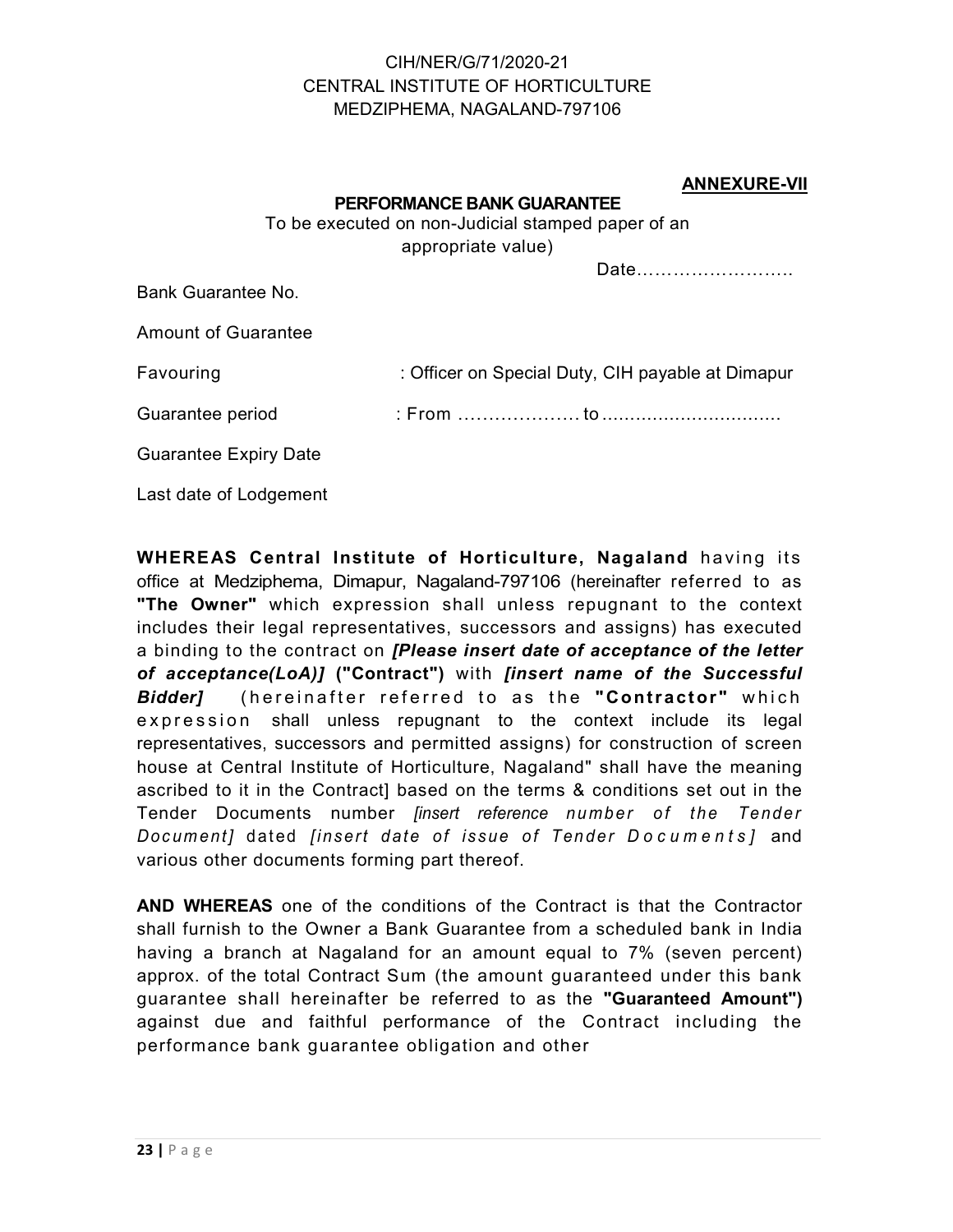obligations of the Contractor for the supplies made and the services being provided and executed by under the Contract. This bank guarantee shall be valid from the date hereof up to the expiry of the Contract Period including any extension thereof.

AND WHEREAS the Contractor has approached *[insert the name of the* scheduled bank] (hereinafter referred to as the "Bank") having its registered office at [insert the address] and at the request of the Contractor and in consideration of the promises made by the Contractor, the Bank has agreed to give such guarantee as hereunder:-

- (i) The Bank hereby undertakes to pay under this guarantee, the Guaranteed Amount claimed by the Owner without any further proof or conditions and without demur, reservation, contest, recourse or protest and without any enquiry or notification to the Contractor merely on a demand raised by the Owner stating that the amount claimed is due to the Owner under the Contract. Any such demand made on the Bank by the Owner shall be conclusive as regards the amount due and payable by the Bank under this bank guarantee and the Bank shall pay without any deductions or set-offs or counterclaims whatsoever, the total sum claimed by the Owner in such Demand. The Owner shall have the right to make an unlimited number of Demands under this bank guarantee provided that the aggregate of all sums paid to the Owner by the Bank under this bank guarantee shall not exceed the Guaranteed Amount. In each case of demand, resulting to change of PBG values, the Owner shall surrender the current PBG to the bank for amendment in price.
- (ii) However, the Bank's liability under this bank guarantee shall be restricted to an amount not exceeding *[figure of Guaranteed Amount* to be inserted here] only).
- (iii) The Owner will have the full liberty without reference to the Bank and without affecting the bank guarantee to postpone for any time or from time to time the exercise of any powers and rights conferred on the Owner under the Contract and to enforce or to forbear endorsing any powers or rights or by reasons of time being given to the contractor which under law relating the Surety would but for the provisions have the effect of releasing the surety.
- (iv) The rights of the Owner to recover the Guaranteed Amount from the Bank in the manner aforesaid will not be affected or suspended by reasons of the fact that any dispute or disputes have been raised by the Contractor and / or that any dispute(s)